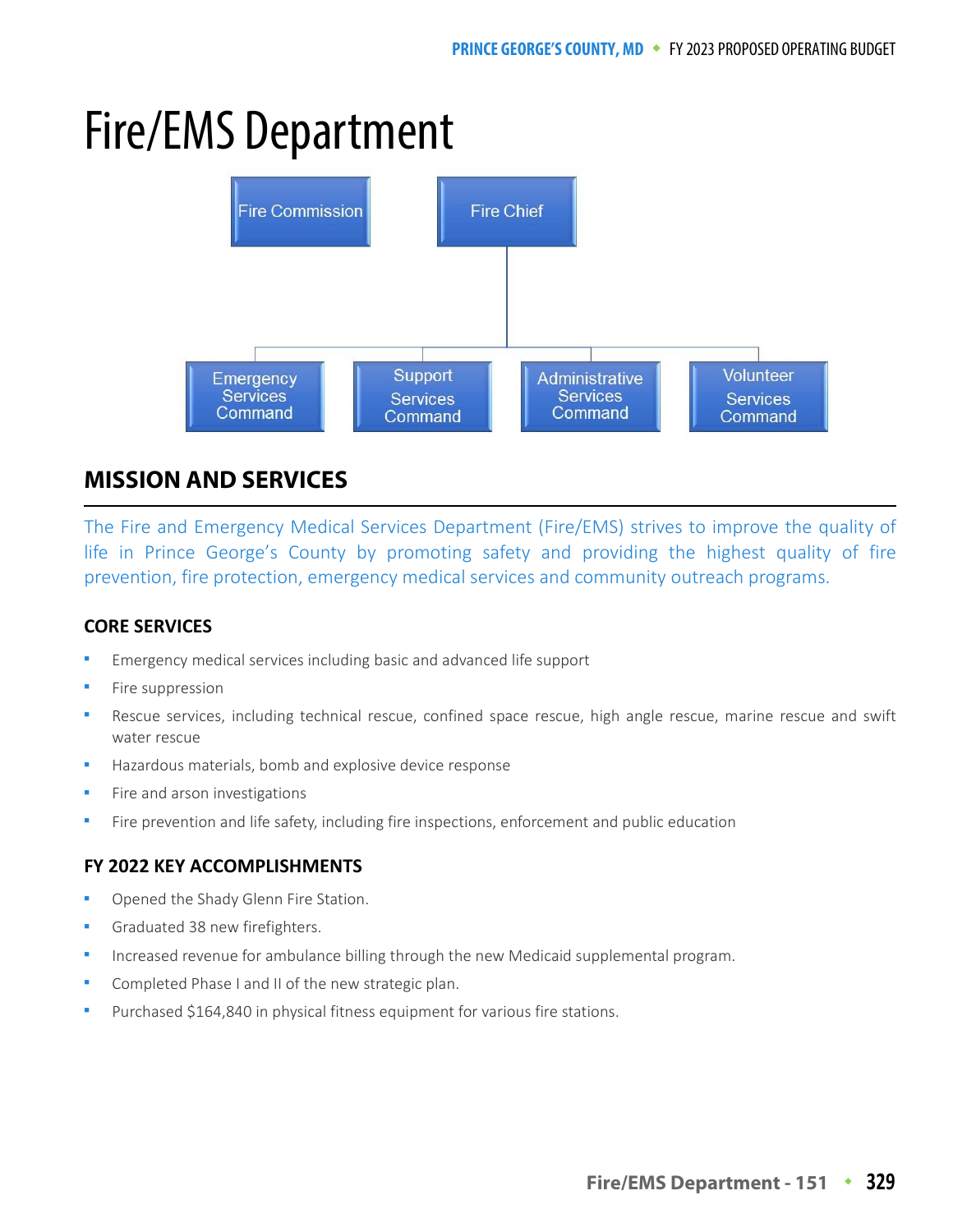#### **STRATEGIC FOCUS AND INITIATIVES FOR FY 2023**

The agency's top priorities in FY 2023 are:

- Optimize the COVID-19 pandemic response, mitigation and recovery efforts to ensure the safety of our workforce and to meet the service delivery expectations of the communities we served.
- Improve service delivery and reliability throughout County utilizing real-time performance analytics and system wide situational awareness to meet standards established by the National Fire Protection Association (NFPA).
- Enhance community risk reduction, life, safety and survival programs by increasing community outreach and engagement with a focus on residential fire and life safety inspections; smoke alarm and carbon monoxide detector installations; as well as public education programs for fire and life safety; injury prevention; CPR and public hemorrhage control.
- Continue implementation of Phase II & III of the strategic planning process with a strong focus on data reconciliation, critical tasking and community risk assessment.
- Strategically align short term funding models to support the apparatus and equipment replacement and modernization plan.

# **FY 2023 BUDGET SUMMARY**

The FY 2023 proposed budget for the Fire/EMS is \$241,363,200, an increase of \$18,700,400 or 8.4% over the FY 2022 approved budget.

|                     | FY 2021 Actual |          | FY 2022 Budget |           | FY 2022 Estimate |           | FY 2023 Proposed |         |
|---------------------|----------------|----------|----------------|-----------|------------------|-----------|------------------|---------|
| <b>Fund Types</b>   | Amount         | % Total  | Amount         | $%$ Total | Amount           | % Total   | Amount           | % Total |
| <b>General Fund</b> | \$199,667,893  | $97.6\%$ | \$213,310,300  | 95.8%     | \$220,258,400    | 97.1%     | \$231,581,100    | 95.9%   |
| <b>Grant Funds</b>  | 4,950,127      | $2.4\%$  | 9,352,500      | 4.2%      | 6,671,900        | 2.9%      | 9,782,100        | 4.1%    |
| <b>Total</b>        | \$204,618,020  | 100.0%   | \$222,662,800  | 100.0%    | \$226,930,300    | $100.0\%$ | \$241,363,200    | 100.0%  |

## **Expenditures by Fund Type**

#### **GENERAL FUND**

The FY 2023 proposed General Fund budget for the Fire/EMS is \$231,581,100, an increase of \$18,270,800 or 8.6% over the FY 2022 approved budget.

#### **Reconciliation from Prior Year**

|                                                                                                                                                                                                                                | <b>Expenditures</b> |
|--------------------------------------------------------------------------------------------------------------------------------------------------------------------------------------------------------------------------------|---------------------|
| <b>FY 2022 Approved Budget</b>                                                                                                                                                                                                 | \$213,310,300       |
| Increase Cost: Fringe Benefits - Increase in the fringe benefit rate from 71.9% to 76.5% to align with projected costs,<br>mandated salary requirements, two recruit classes and additional overtime to cover mandatory shifts | \$10,660,400        |
| Increase Cost: Compensation - Mandated Salary Requirements - Annualization of FY 2022 salary adjustments as<br>well as anticipated staff attrition and salary lapse                                                            | 3,037,500           |
| Add: Compensation - Increase for two recruit classes with a total of 75 firefighters scheduled for July 2022 (25 recruits)<br>and January 2023 (50 recruits)                                                                   | 2,232,900           |
| <b>Add: Compensation</b> — Increase overtime to cover mandatory shifts                                                                                                                                                         | 2,100,000           |
| <b>Increase Cost: Operating</b> — Increase in contracts to replace Basic Life Support (BLS) and Advanced Life Support (ALS)<br>equipment in ambulances                                                                         | 818,000             |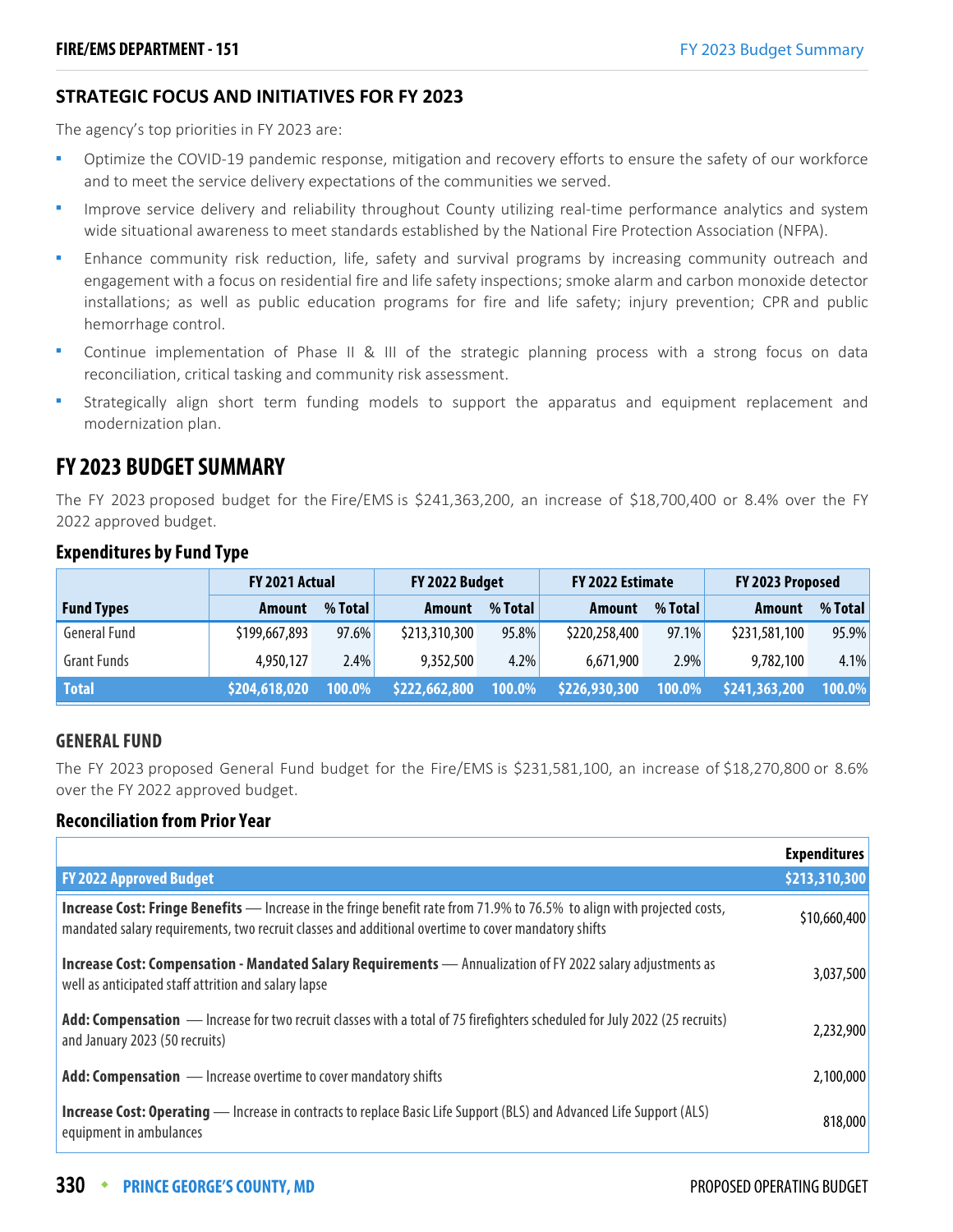#### **Reconciliation from Prior Year** (continued)

|                                                                                                                                                                                                                                                                                         | <b>Expenditures</b> |
|-----------------------------------------------------------------------------------------------------------------------------------------------------------------------------------------------------------------------------------------------------------------------------------------|---------------------|
| Increase Cost: Operating - Technology Cost Allocation - Increase in OIT charges based on anticipated countywide<br>costs for technology                                                                                                                                                 | 408,000             |
| Add: Operating — Funding allocated for recruitment and retention efforts for the volunteer fire stations                                                                                                                                                                                | 240,000             |
| Decrease Cost: Operating - Net decrease in operating for utilities, mileage reimbursement operating contract, office<br>supplies, office and operating equipment, gas and oil, building repair and maintenance, interagency charges, miscellaneous<br>expense, grants and contributions | (1,226,000)         |
| <b>FY 2023 Proposed Budget</b>                                                                                                                                                                                                                                                          | \$231,581,100       |

#### **GRANT FUNDS**

The FY 2023 proposed grant budget for the Fire/EMS Department is \$9,782,100, an increase of \$429,600 or 4.6% over the FY 2022 approved budget. Major sources of funds in the FY 2023 proposed budget include:

- **Biowatch Program**
- Senator William H. Amoss Fire, Rescue and Ambulance (State 508) Fund
- Staffing for Adequate Fire and Rescue Emergency Response (SAFER)

#### **Reconciliation from Prior Year**

|                                                                                                                                                                                                            | <b>Expenditures</b> |
|------------------------------------------------------------------------------------------------------------------------------------------------------------------------------------------------------------|---------------------|
| <b>FY 2022 Approved Budget</b>                                                                                                                                                                             | \$9,352,500         |
| Add: New Grant - District of Columbia Homeland Security and Emergency Management Agency Urban Areas Security<br><b>Initiative Grants</b>                                                                   | \$858,000           |
| Add: New Grant - Assistance to Firefighters Grant Wellness & Fitness Program                                                                                                                               | 600,000             |
| <b>Enhance: Existing Program/Service</b> - Alignment with grant anticipated to be received from the Biowatch Program                                                                                       | 499,600             |
| Add: New Grant - Maryland Community Health Resources Commission (MCHRC)                                                                                                                                    | 175,000             |
| Add: New Grant - Maryland-National Capital Region Emergency Response System (MDERS)-Urban Area Security Initiative<br>(UASI)-Program-Emergency Medical Services Command Competency Lab Enhancement Program | 125,000             |
| <b>Enhance: Existing Program/Service</b> - Align with Maryland Institute for Emergency Medical Services Systems (MIEMSS)<br><b>Matching Equipment Grant</b>                                                | 15,000              |
| <b>Enhance: Existing Program/Service</b> - Align with Maryland Institute for Emergency Medical Services Systems (MIEMSS)<br><b>Training Reimbursement/ALS</b>                                              | 6,000               |
| Reduce: Existing Program/Service - Department of Natural Resources (DNR) Waterway Improvement Fund Grant                                                                                                   | (25,000)            |
| Reduce: Existing Program/Service - Senator William H. Amoss Fire, Rescue and Ambulance (State 508) Fund                                                                                                    | (67, 300)           |
| <b>Remove: Prior Year Appropriation</b> - Mobile Integrated Health (MIH)                                                                                                                                   | (170,000)           |
| <b>Remove: Prior Year Appropriation</b> - UASI-Emergency Medical Surge Equipment                                                                                                                           | (250,000)           |
| Reduce: Existing Program/Service - Align with SAFER grant funding                                                                                                                                          | (299, 100)          |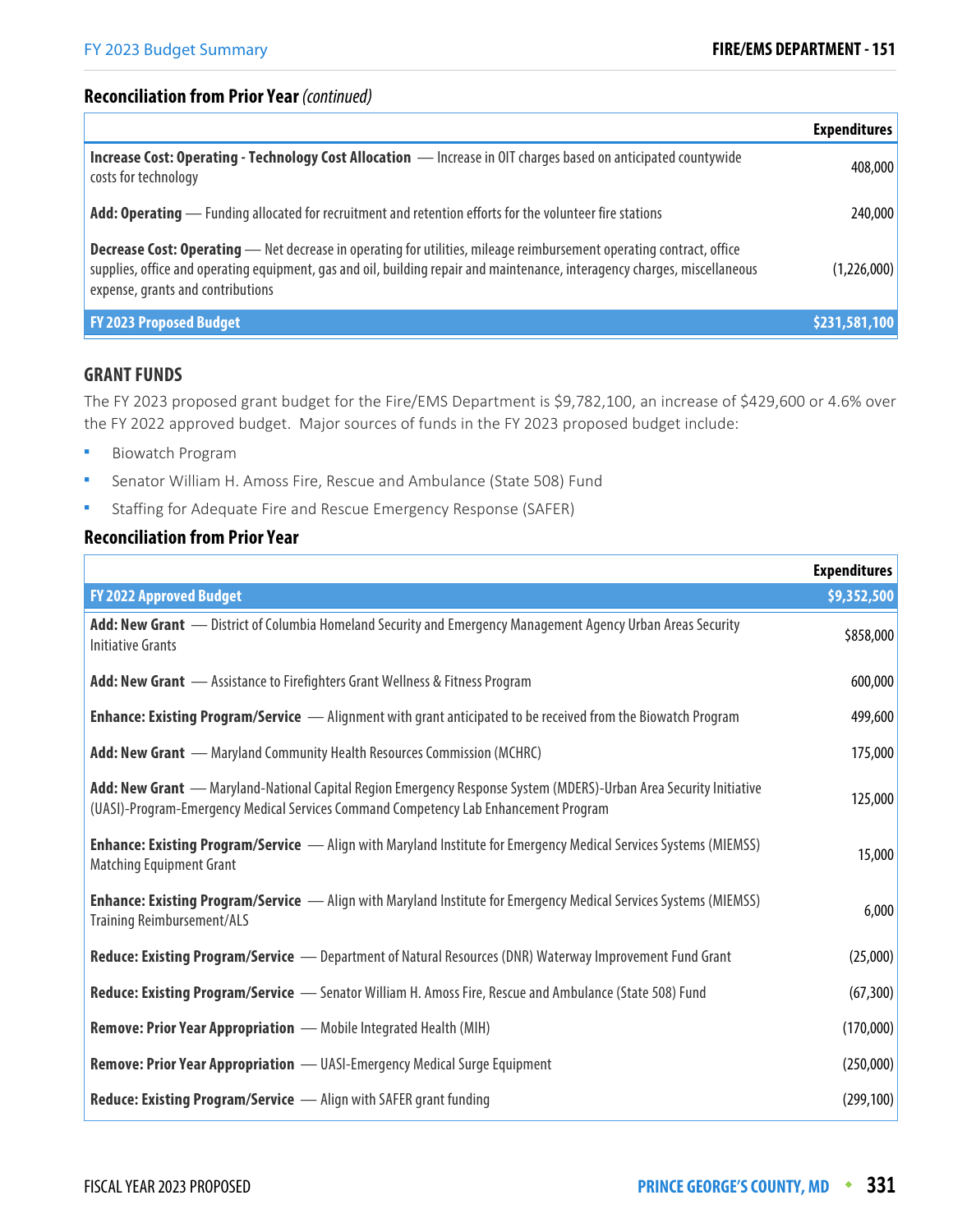# **Reconciliation from Prior Year (continued)**

|                                                                                             | <b>Expenditures</b> |
|---------------------------------------------------------------------------------------------|---------------------|
| Remove: Prior Year Appropriation — UASI-Tactical Medical Equipment and Ballistic Protection | (430,000)           |
| <b>Remove: Prior Year Appropriation</b> - Assistance to Firefighters (AFG) Program          | (607,600)           |
| <b>FY 2023 Proposed Budget</b>                                                              | \$9,782,100         |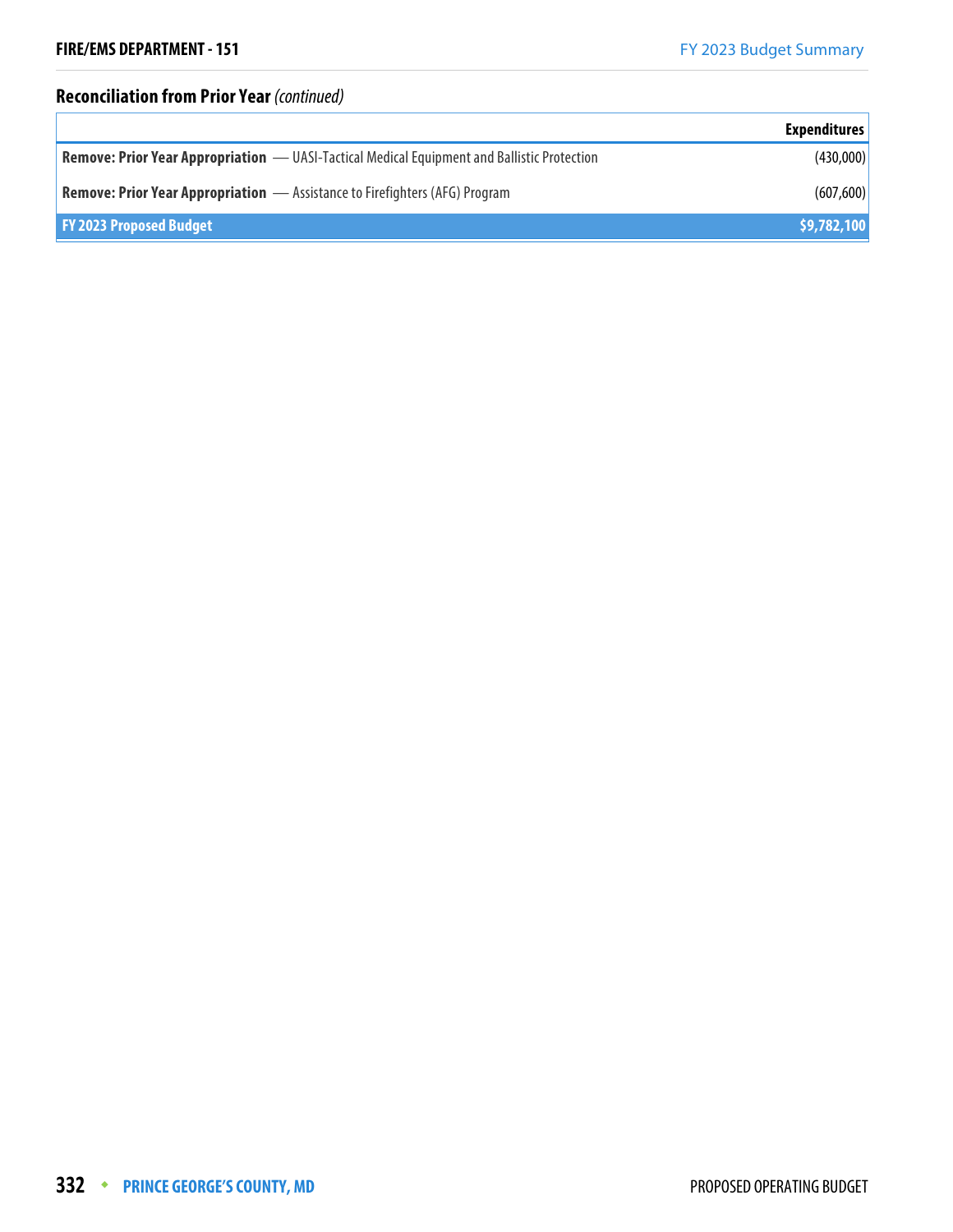# **STAFF AND BUDGET RESOURCES**

| Authorized<br><b>Positions</b>       | FY 2021<br><b>Budget</b> | FY 2022<br><b>Budget</b> | FY 2023<br>Proposed | Change<br><b>FY22-FY23</b> |
|--------------------------------------|--------------------------|--------------------------|---------------------|----------------------------|
| <b>General Fund</b>                  |                          |                          |                     |                            |
| Full Time - Civilian                 | 77                       | 77                       | 77                  | $\Omega$                   |
| Full Time - Sworn                    | 991                      | 991                      | 991                 | $\Omega$                   |
| Subtotal - FT                        | 1,068                    | 1,068                    | 1,068               | $\Omega$                   |
| Part Time                            | $\Omega$                 | $\Omega$                 | $\Omega$            | $\Omega$                   |
| <b>Limited Term</b>                  | $\Omega$                 | $\Omega$                 | $\Omega$            | $\Omega$                   |
|                                      |                          |                          |                     |                            |
| <b>Grant Program</b><br><b>Funds</b> |                          |                          |                     |                            |
| Full Time - Civilian                 | $\Omega$                 | $\Omega$                 | $\Omega$            | $\Omega$                   |
| Full Time - Sworn                    | 54                       | 27                       | 50                  | 23                         |
| Subtotal - FT                        | 54                       | 27                       | 50                  | 23                         |
| Part Time                            | $\theta$                 | $\Omega$                 | $\Omega$            | $\Omega$                   |
| <b>Limited Term</b>                  | $\Omega$                 | $\overline{2}$           | $\overline{2}$      | $\Omega$                   |
|                                      |                          |                          |                     |                            |
| <b>TOTAL</b>                         |                          |                          |                     |                            |
| Full Time - Civilian                 | 77                       | 77                       | 77                  | $\Omega$                   |
| Full Time - Sworn                    | 1,045                    | 1,018                    | 1,041               | 23                         |
| Subtotal - FT                        | 1,122                    | 1.095                    | 1,118               | 23                         |
| Part Time                            | $\Omega$                 | $\theta$                 | $\Omega$            | $\Omega$                   |
| <b>Limited Term</b>                  | $\Omega$                 | 2                        | $\overline{2}$      | $\Omega$                   |

|                                     | FY 2023        |              |                 |  |
|-------------------------------------|----------------|--------------|-----------------|--|
| Positions By Classification         | Full<br>Time   | Part<br>Time | Limited<br>Term |  |
| Accountant                          | 3              | 0            | 0               |  |
| Administrative Aide                 | 19             | 0            | 0               |  |
| Administrative Assistant            | 13             | $\Omega$     | 0               |  |
| <b>Administrative Specialist</b>    | 5              | 0            | 0               |  |
| <b>Budget Management Manager</b>    | 1              | 0            | 0               |  |
| <b>Citizens Services Specialist</b> | 1              | 0            | 0               |  |
| <b>Community Developer</b>          | 6              | 0            | 0               |  |
| <b>Contract Project Coordinator</b> | $\overline{2}$ | 0            | 0               |  |
| Counselor                           | 1              | 0            | 1               |  |
| Deputy Director                     | 5              | 0            | 0               |  |
| <b>Director</b>                     | 1              | 0            | 0               |  |
| <b>Equipment Mechanic</b>           | 5              | 0            | 0               |  |
| Fire Apparatus Services Manager     | 1              | 0            | 0               |  |
| Fire Fighter                        | 1.022          | 0            | 0               |  |
| Fire Inspector                      | 4              | 0            | 0               |  |
| Fire Investigation Officer          | $\overline{2}$ | 0            | 0               |  |
| Garage Supervisor                   | 1              | 0            | 0               |  |
| <b>General Clerk</b>                | 1              | 0            | 0               |  |
| Human Resources Analyst             | 3              | 0            | 0               |  |
| Human Resources Assistant           | 1              | 0            | 0               |  |
| Info Tech Manager                   | 1              | 0            | 0               |  |
| Investigator                        | 1              | 0            | 0               |  |
| Paramedic                           | 13             | 0            | 0               |  |
| <b>Procurement Officer</b>          | 1              | 0            | 0               |  |
| Property Standards Inspector        | 1              | 0            | 0               |  |
| <b>Public Information Officer</b>   | 1              | 0            | 0               |  |
| Social Worker                       | 0              | 0            | 1               |  |
| Supply Manager                      | 2              | 0            | 0               |  |
| Supply-Property Clerk               | 1              | 0            | 0               |  |
| TOTAL                               | 1,118          | 0            | 2               |  |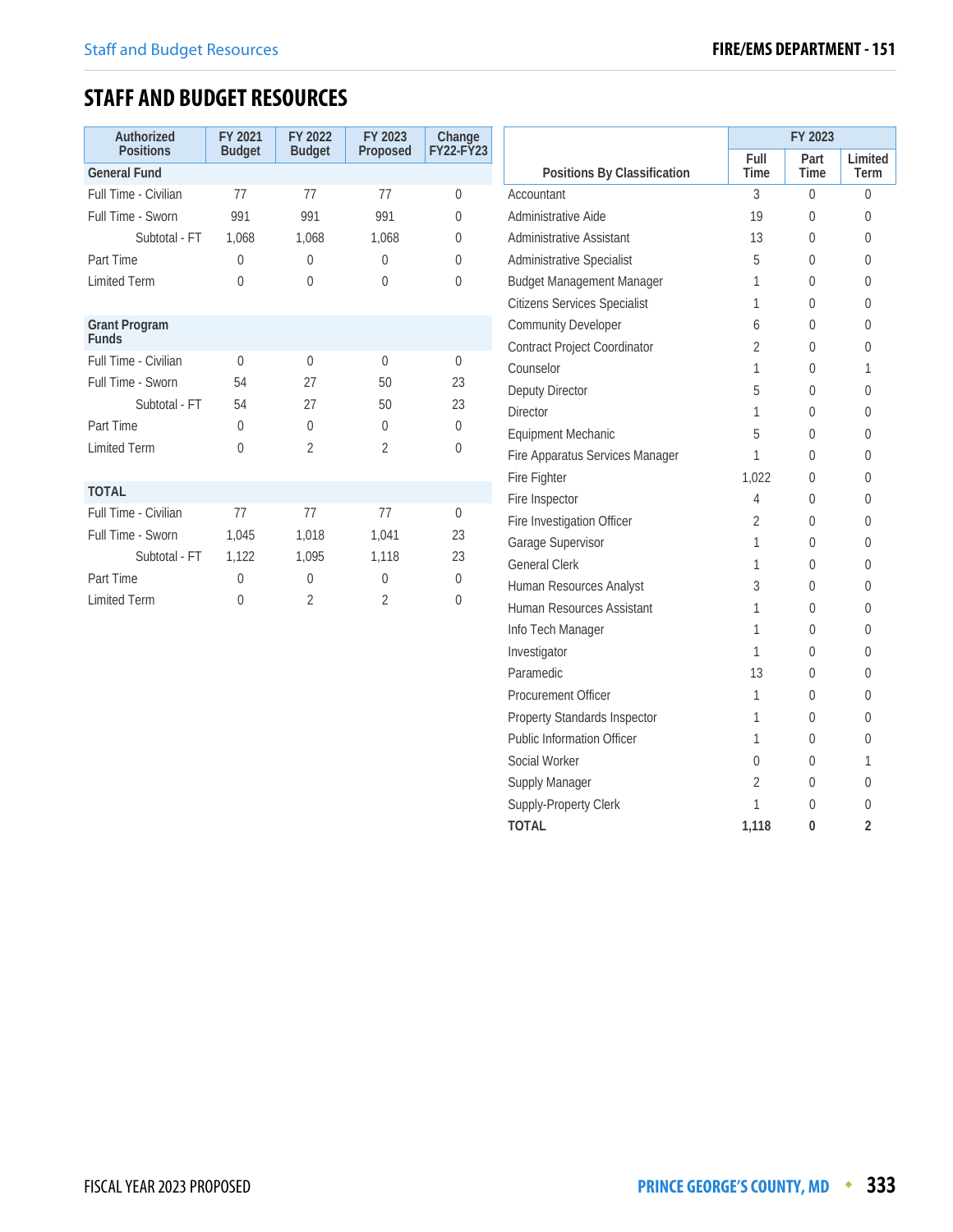|                        | <b>FY 2021</b> |               | FY 2023<br><b>FY 2022</b><br><b>FY 2022</b> |                 | <b>Change FY22-FY23</b> |             |
|------------------------|----------------|---------------|---------------------------------------------|-----------------|-------------------------|-------------|
| Category               | Actual         | <b>Budget</b> | <b>Estimate</b>                             | <b>Proposed</b> | Amount $(5)$            | Percent (%) |
| Compensation           | \$101,369,698  | \$108,766,400 | \$111,977,000                               | \$116,136,800   | \$7,370,400             | 6.8%        |
| <b>Fringe Benefits</b> | 72,229,431     | 78,203,000    | 81,967,200                                  | 88,863,400      | 10,660,400              | 13.6%       |
| <b>Operating</b>       | 26,016,520     | 26,100,900    | 26,074,200                                  | 26,340,900      | 240,000                 | 0.9%        |
| Capital Outlay         | 167,713        | 240,000       | 240,000                                     | 240,000         |                         | 0.0%        |
| <b>SubTotal</b>        | \$199,783,362  | \$213,310,300 | \$220,258,400                               | \$231,581,100   | \$18,270,800            | 8.6%        |
| Recoveries             | (115, 469)     |               |                                             |                 |                         |             |
| <b>Total</b>           | \$199,667,893  | \$213,310,300 | \$220,258,400                               | \$231,581,100   | \$18,270,800            | 8.6%        |

# **Expenditures by Category - General Fund**

In FY 2023, compensation expenditures increase 6.8% over the FY 2022 approved budget due to mandated salary requirements, overtime to cover mandatory shifts and two recruit classes (75 new recruits) which is partially offset by anticipated staff attrition and salary lapse. Compensation includes funding for 1,065 out of 1,068 full time positions. Fringe benefit expenditures increase 13.6% over the FY 2022 budget due to mandated salary requirements and an increase in the fringe benefit rate because of projected costs.

Operating expenditures increase 0.9% over the FY 2022 budget primarily to support the replacement of BLS and ALS equipment in ambulances. Funding is also provided for volunteer firefighter and emergency medical technician recruitment and retention efforts as well as staff training.

Capital outlay expenditures remain unchanged from FY 2022.

#### **Expenditures by Division - General Fund**

|                                   | <b>FY 2021</b> | <b>FY 2022</b> | <b>FY 2022</b>  | FY 2023         | <b>Change FY22-FY23</b> |             |
|-----------------------------------|----------------|----------------|-----------------|-----------------|-------------------------|-------------|
| Category                          | <b>Actual</b>  | <b>Budget</b>  | <b>Estimate</b> | <b>Proposed</b> | Amount $(5)$            | Percent (%) |
| Office of the Fire Chief          | \$3,310,604    | \$4,355,200    | \$3,195,900     | \$4,455,400     | \$100,200               | 2.3%        |
| Administrative Services Command   | 9,443,225      | 10,347,400     | 10,523,000      | 13,148,000      | 2,800,600               | 27.1%       |
| <b>Emergency Services Command</b> | 138,470,417    | 141,721,300    | 157,991,800     | 164,076,500     | 22,355,200              | $15.8\%$    |
| <b>Support Services Command</b>   | 29,586,958     | 37,562,800     | 28,599,700      | 31,670,000      | (5,892,800)             | $-15.7%$    |
| <b>Volunteer Services Command</b> | 18,856,689     | 19,323,600     | 19,948,000      | 18,231,200      | (1,092,400)             | $-5.7\%$    |
| <b>Total</b>                      | \$199,667,893  | \$213,310,300  | \$220,258,400   | \$231,581,100   | \$18,270,800            | 8.6%        |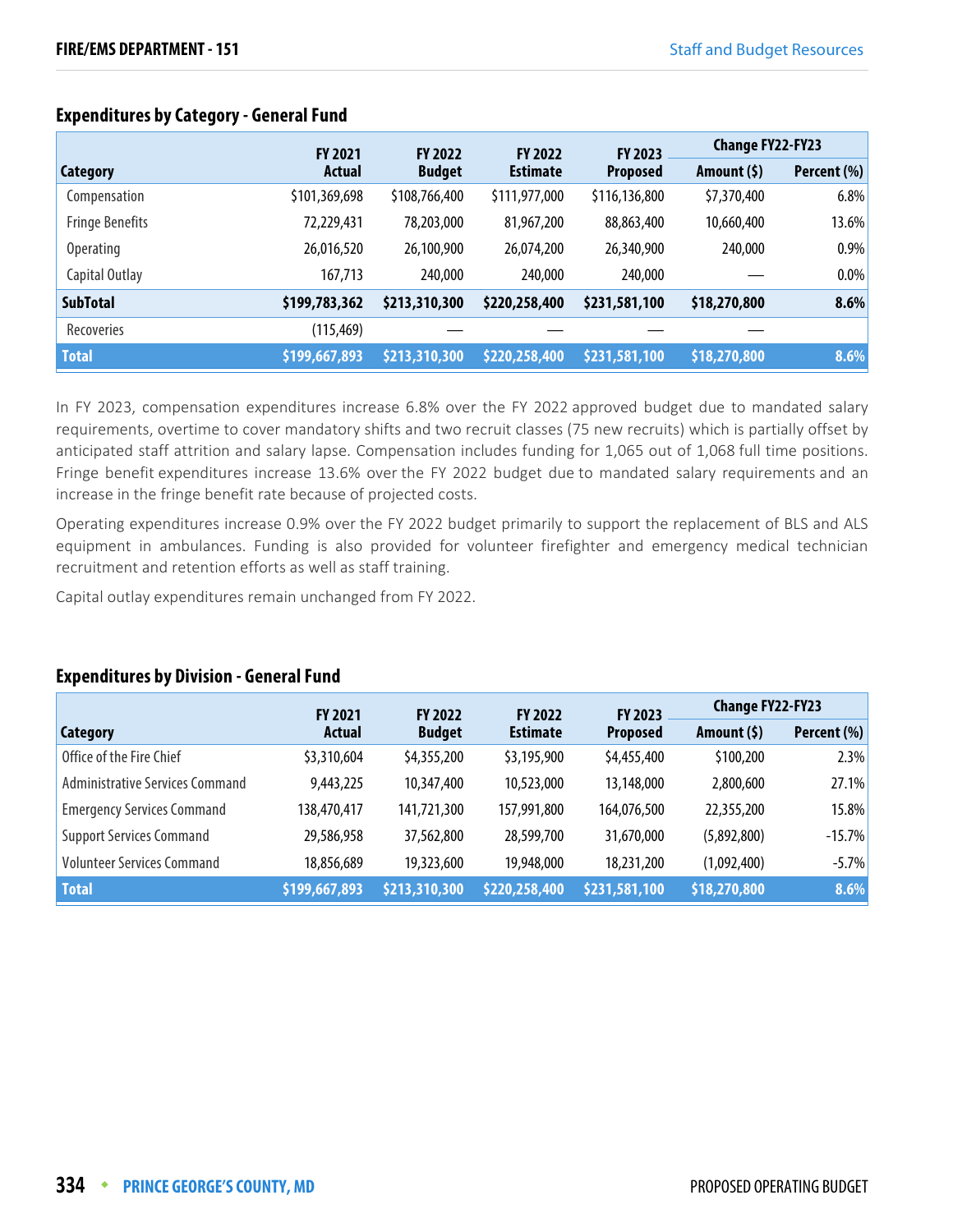# **General Fund - Division Summary**

|                                                        | FY 2021       | FY 2022       | FY 2022         | FY 2023         | <b>Change FY22-FY23</b> |             |
|--------------------------------------------------------|---------------|---------------|-----------------|-----------------|-------------------------|-------------|
| <b>Category</b>                                        | <b>Actual</b> | <b>Budget</b> | <b>Estimate</b> | <b>Proposed</b> | Amount $(5)$            | Percent (%) |
| <b>Office of the Fire Chief</b>                        |               |               |                 |                 |                         |             |
| Compensation                                           | \$2,081,199   | \$2,957,600   | \$2,107,000     | \$2,453,200     | \$ (504, 400)           | $-17.1%$    |
| <b>Fringe Benefits</b>                                 | 1,134,723     | 1,267,000     | 929,400         | 1,731,400       | 464,400                 | 36.7%       |
| <b>Operating</b>                                       | 205,676       | 130,600       | 159,500         | 270,800         | 140,200                 | 107.4%      |
| Capital Outlay                                         |               |               |                 |                 |                         |             |
| <b>SubTotal</b>                                        | \$3,421,598   | \$4,355,200   | \$3,195,900     | \$4,455,400     | \$100,200               | 2.3%        |
| Recoveries                                             | (110, 994)    |               |                 |                 |                         |             |
| <b>Total Office of the Fire Chief</b>                  | \$3,310,604   | \$4,355,200   | \$3,195,900     | \$4,455,400     | \$100,200               | 2.3%        |
| <b>Administrative Services Command</b>                 |               |               |                 |                 |                         |             |
| Compensation                                           | \$2,861,260   | \$3,200,000   | \$3,142,400     | \$3,365,800     | \$165,800               | 5.2%        |
| <b>Fringe Benefits</b>                                 | 1,197,096     | 1,320,800     | 1,345,500       | 3,175,600       | 1,854,800               | 140.4%      |
| <b>Operating</b>                                       | 5,377,177     | 5,586,600     | 5,795,100       | 6,366,600       | 780,000                 | 14.0%       |
| Capital Outlay                                         | 7,692         | 240,000       | 240,000         | 240,000         |                         | 0.0%        |
| <b>SubTotal</b>                                        | \$9,443,225   | \$10,347,400  | \$10,523,000    | \$13,148,000    | \$2,800,600             | 27.1%       |
| Recoveries                                             |               |               |                 |                 |                         |             |
| <b>Total Administrative Services</b><br><b>Command</b> | \$9,443,225   | \$10,347,400  | \$10,523,000    | \$13,148,000    | \$2,800,600             | 27.1%       |
| <b>Emergency Services Command</b>                      |               |               |                 |                 |                         |             |
| Compensation                                           | \$81,279,250  | \$81,966,900  | \$94,850,000    | \$95,834,400    | \$13,867,500            | 16.9%       |
| <b>Fringe Benefits</b>                                 | 55,440,769    | 58,833,300    | 62,710,300      | 67,211,800      | 8,378,500               | 14.2%       |
| Operating                                              | 1,753,248     | 921,100       | 431,500         | 1,030,300       | 109,200                 | 11.9%       |
| Capital Outlay                                         |               |               |                 |                 |                         |             |
| <b>SubTotal</b>                                        | \$138,473,267 | \$141,721,300 | \$157,991,800   | \$164,076,500   | \$22,355,200            | 15.8%       |
| Recoveries                                             | (2,850)       |               |                 |                 |                         |             |
| <b>Total Emergency Services</b><br><b>Command</b>      | \$138,470,417 | \$141,721,300 | \$157,991,800   | \$164,076,500   | \$22,355,200            | 15.8%       |
| <b>Support Services Command</b>                        |               |               |                 |                 |                         |             |
| Compensation                                           | \$14,509,165  | \$20,077,900  | \$11,429,200    | \$14,001,900    | \$(6,076,000)           | $-30.3%$    |
| <b>Fringe Benefits</b>                                 | 9,945,578     | 12,460,000    | 12,130,200      | 12,004,700      | (455, 300)              | $-3.7%$     |
| <b>Operating</b>                                       | 4,973,820     | 5,024,900     | 5,040,300       | 5,663,400       | 638,500                 | 12.7%       |
| Capital Outlay                                         | 160,021       |               |                 |                 |                         |             |
| <b>SubTotal</b>                                        | \$29,588,583  | \$37,562,800  | \$28,599,700    | \$31,670,000    | \$(5,892,800)           | $-15.7%$    |
| Recoveries                                             | (1,625)       |               |                 |                 |                         |             |
| <b>Total Support Services Command</b>                  | \$29,586,958  | \$37,562,800  | \$28,599,700    | \$31,670,000    | \$(5,892,800)           | $-15.7%$    |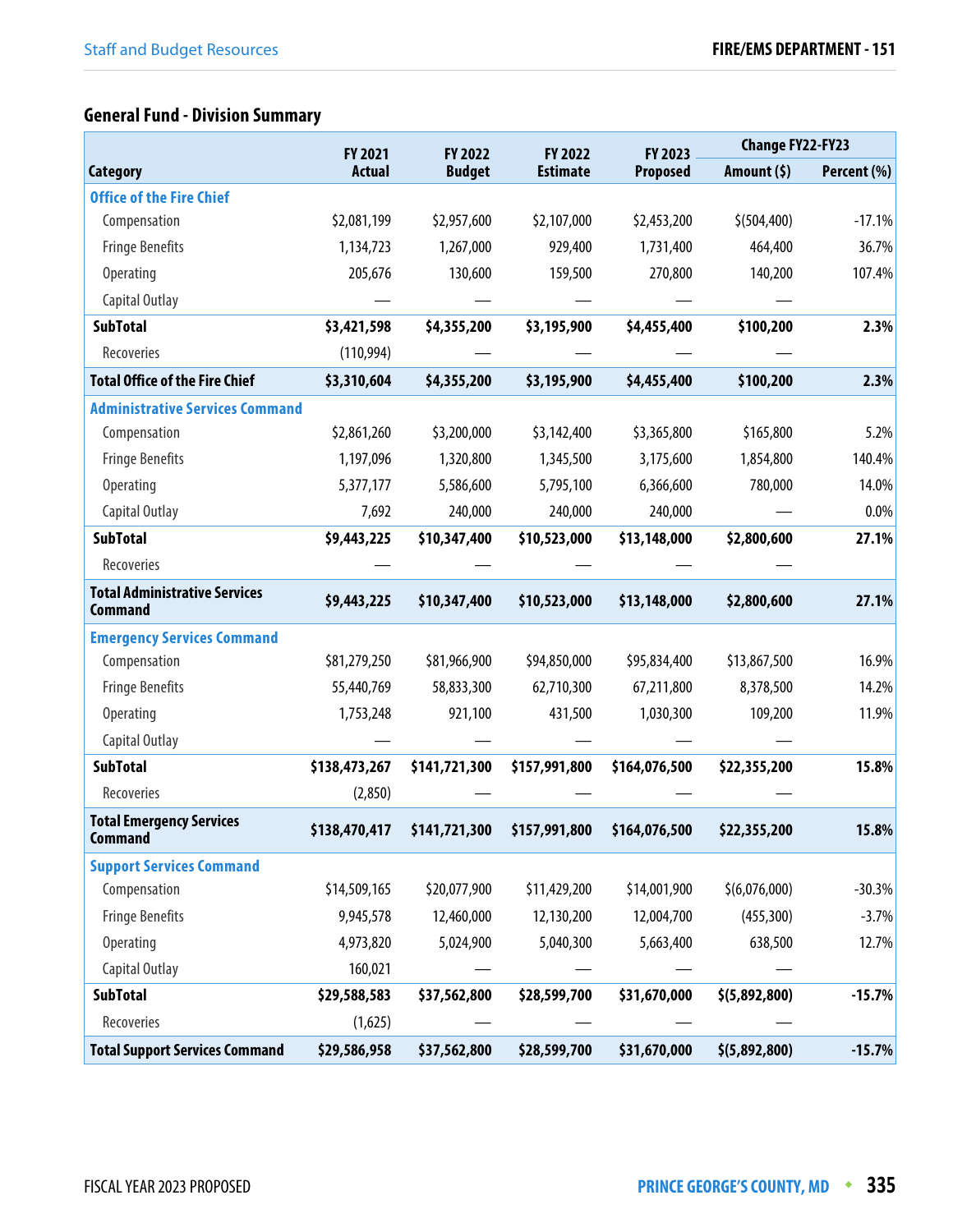# **General Fund - Division Summary** (continued)

|                                                   | <b>FY 2021</b> | <b>FY 2022</b> | <b>FY 2022</b>  | <b>FY 2023</b>  | <b>Change FY22-FY23</b> |             |
|---------------------------------------------------|----------------|----------------|-----------------|-----------------|-------------------------|-------------|
| <b>Category</b>                                   | Actual         | <b>Budget</b>  | <b>Estimate</b> | <b>Proposed</b> | Amount $(5)$            | Percent (%) |
| <b>Volunteer Services Command</b>                 |                |                |                 |                 |                         |             |
| Compensation                                      | \$638,824      | \$564,000      | \$448,400       | \$481,500       | \$ (82, 500)            | $-14.6%$    |
| <b>Fringe Benefits</b>                            | 4,511,266      | 4,321,900      | 4,851,800       | 4,739,900       | 418,000                 | 9.7%        |
| <b>Operating</b>                                  | 13,706,599     | 14,437,700     | 14,647,800      | 13,009,800      | (1,427,900)             | $-9.9%$     |
| Capital Outlay                                    |                |                |                 |                 |                         |             |
| <b>SubTotal</b>                                   | \$18,856,689   | \$19,323,600   | \$19,948,000    | \$18,231,200    | \$(1,092,400)           | $-5.7%$     |
| Recoveries                                        |                |                |                 |                 |                         |             |
| <b>Total Volunteer Services</b><br><b>Command</b> | \$18,856,689   | \$19,323,600   | \$19,948,000    | \$18,231,200    | \$(1,092,400)           | $-5.7%$     |
| <b>Total</b>                                      | \$199,667,893  | \$213,310,300  | \$220,258,400   | \$231,581,100   | \$18,270,800            | 8.6%        |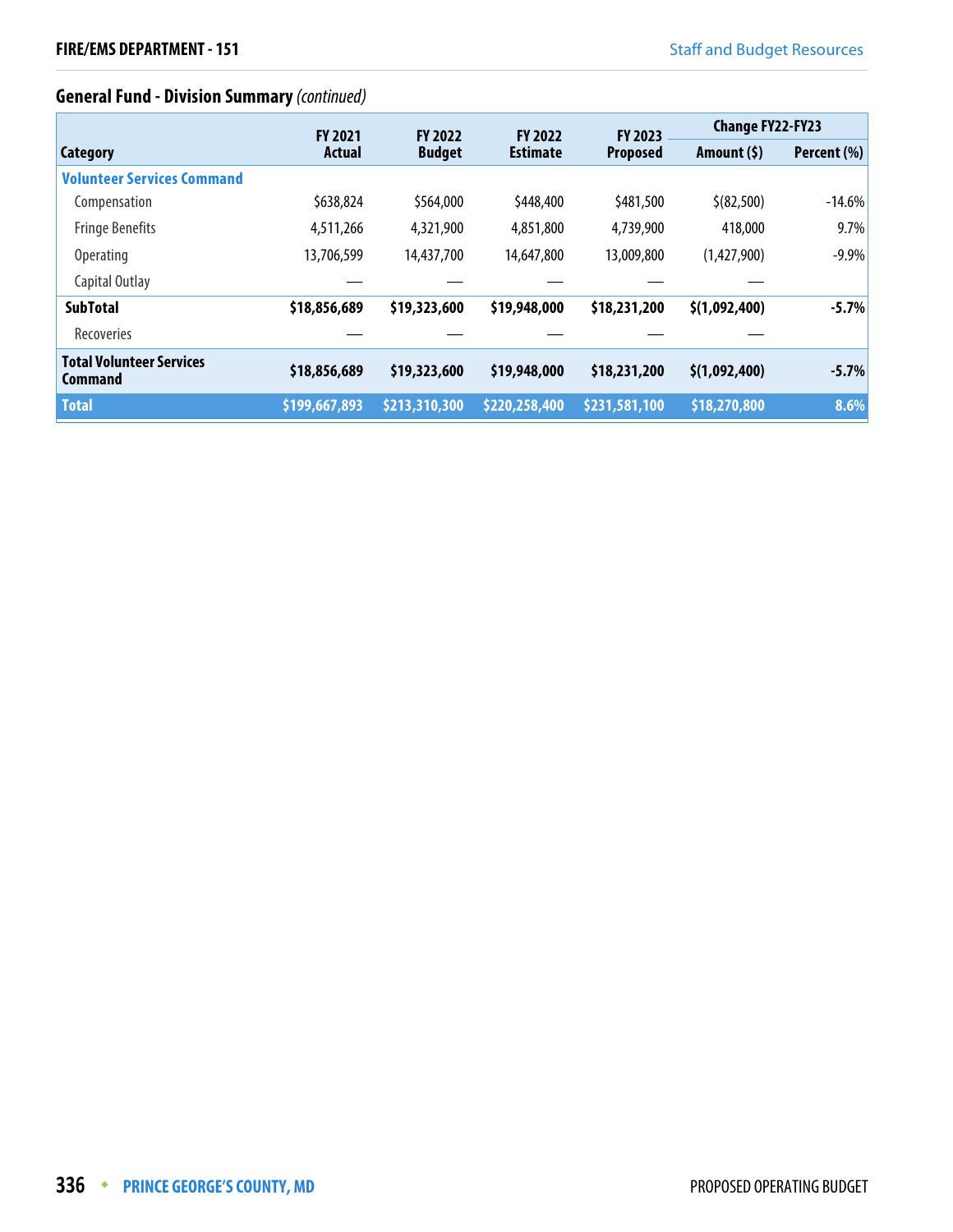# **DIVISION OVERVIEW**

#### **Office of the Fire Chief**

The Office of the Fire Chief oversees the operations of the Prince George's County Fire/EMS Department and the volunteer fire companies. The Fire Chief and staff are responsible for the adequate delivery of fire and emergency medical services to the citizens of Prince George's County. The Office of Professional Standards is located within the Office of the Fire Chief.

#### **Fiscal Summary**

In FY 2023, the division expenditures increase \$100,200 or 2.3% over the FY 2022 budget. Staffing resources remain unchanged from the FY 2022 budget. The primary budget changes include:

 A net decrease in personnel costs due to anticipated staff attrition and salary lapse which is partially offset by an increase in projected healthcare and pension costs.

Funding continues to support the purchase of smoke detectors that will be distributed and installed for citizens that request assistance.

|                      | <b>FY 2022</b> | FY 2023     | <b>Change FY22-FY23</b> |                         |  |  |
|----------------------|----------------|-------------|-------------------------|-------------------------|--|--|
|                      | <b>Budget</b>  | Proposed    |                         | Amount (\$) Percent (%) |  |  |
| <b>Total Budget</b>  | \$4,355,200    | \$4,455,400 | \$100,200               | 2.3%                    |  |  |
| <b>STAFFING</b>      |                |             |                         |                         |  |  |
| Full Time - Civilian | 15             | 15          | $\Omega$                | $0.0\%$                 |  |  |
| Full Time - Sworn    | 12             | 12          | $\Omega$                | $0.0\%$                 |  |  |
| <b>Subtotal - FT</b> | 27             | 27          | $\bf{0}$                | $0.0\%$                 |  |  |
| Part Time            | $\theta$       | 0           | $\Omega$                | 0.0%                    |  |  |
| <b>Limited Term</b>  | 0              | 0           | 0                       | 0.0%                    |  |  |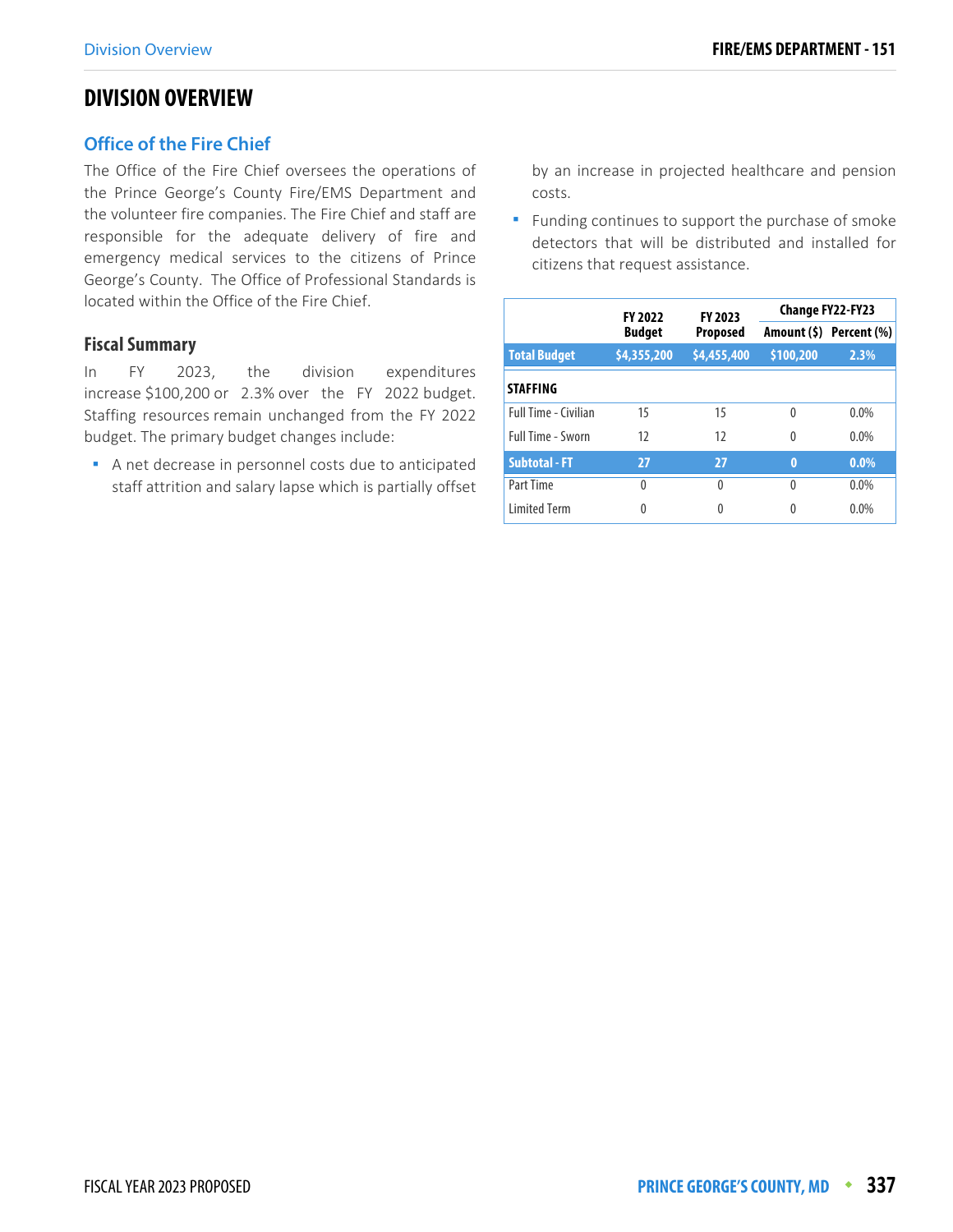#### **Administrative Services Command**

The Administrative Services Command is responsible for the coordination of the management, financial and support functions within the department. The division also oversees the operations of Fiscal Affairs, Research, Information Management, Risk Management and Human Resources.

#### **Fiscal Summary**

In FY 2023, the division expenditures increase \$2,800,600 or 27.1% over the FY 2022 budget. Staffing resources remain unchanged from the FY 2022 budget. The primary budget changes include:

- **An increase in personnel costs to align with salary** requirements for the division and projected healthcare and pension costs.
- An increase in operating to support the technology cost allocation charge.

**An increase in operating to support software** maintenance and license renewal.

|                             | <b>FY 2022</b> | FY 2023         |             | <b>Change FY22-FY23</b> |
|-----------------------------|----------------|-----------------|-------------|-------------------------|
|                             | <b>Budget</b>  | <b>Proposed</b> |             | Amount (\$) Percent (%) |
| <b>Total Budget</b>         | \$10,347,400   | \$13,148,000    | \$2,800,600 | 27.1%                   |
| <b>STAFFING</b>             |                |                 |             |                         |
| <b>Full Time - Civilian</b> | 25             | 25              | $\Omega$    | $0.0\%$                 |
| Full Time - Sworn           | 8              | 8               | 0           | $0.0\%$                 |
| <b>Subtotal - FT</b>        | 33             | 33              | $\bf{0}$    | $0.0\%$                 |
| Part Time                   | $\Omega$       | 0               | 0           | $0.0\%$                 |
| <b>Limited Term</b>         | $\Omega$       |                 | 0           | $0.0\%$                 |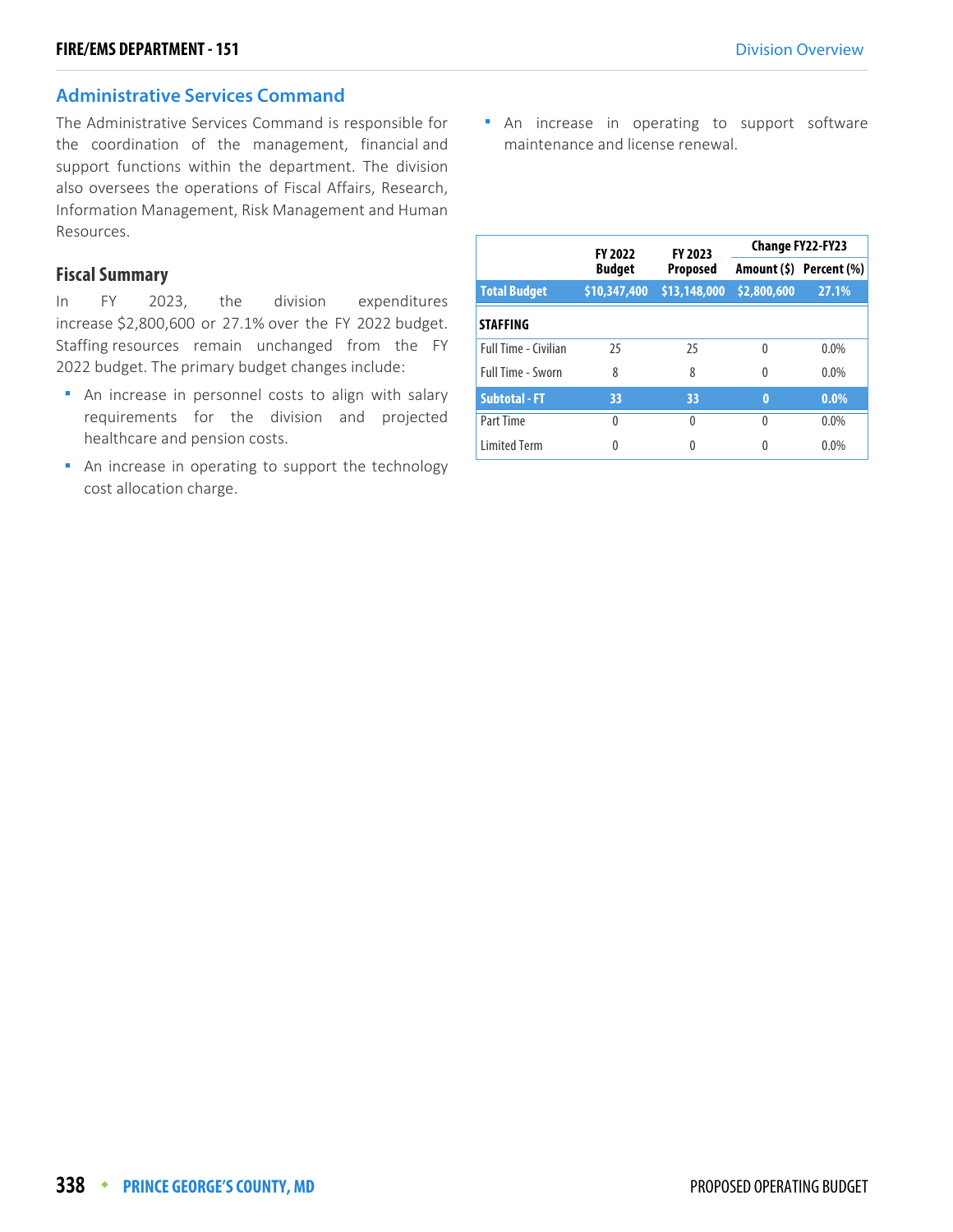#### **Emergency Services Command**

The Emergency Services Command is responsible for the coordination of firefighters, paramedics and volunteers. Headed by one of the department's deputy chiefs, the Emergency Services Command oversees Fire/EMS operations, advanced emergency medical services, technical rescue and the Hazardous Materials Response Team.

#### **Fiscal Summary**

In FY 2023, the division expenditures increase \$22,355,200 or 15.8% over the FY 2022 budget. Staffing resources support two recruit classes for FY2023. The primary budget changes include:

 An increase in personnel costs due to two new recruit classes, partially offset by attrition and salary lapse.

- Funding supports additional overtime to cover mandatory shifts along with the staffing and benefits realignment between divisions based on historical spending.
- Funding is allocated to support the purchase of BLS and ALS equipment.

|                             | <b>FY 2022</b> | FY 2023                                  | Change FY22-FY23 |                         |  |
|-----------------------------|----------------|------------------------------------------|------------------|-------------------------|--|
|                             | <b>Budget</b>  | <b>Proposed</b>                          |                  | Amount (\$) Percent (%) |  |
| <b>Total Budget</b>         |                | \$141,721,300 \$164,076,500 \$22,355,200 |                  | 15.8%                   |  |
| <b>STAFFING</b>             |                |                                          |                  |                         |  |
| <b>Full Time - Civilian</b> | $\mathfrak z$  | $\mathfrak{D}$                           | $\Omega$         | $0.0\%$                 |  |
| Full Time - Sworn           | 871            | 871                                      | $\Omega$         | $0.0\%$                 |  |
| <b>Subtotal - FT</b>        | 873            | 873                                      | $\bf{0}$         | $0.0\%$                 |  |
| Part Time                   | 0              | $\Omega$                                 | $\Omega$         | $0.0\%$                 |  |
| <b>Limited Term</b>         | 0              | 0                                        | 0                | $0.0\%$                 |  |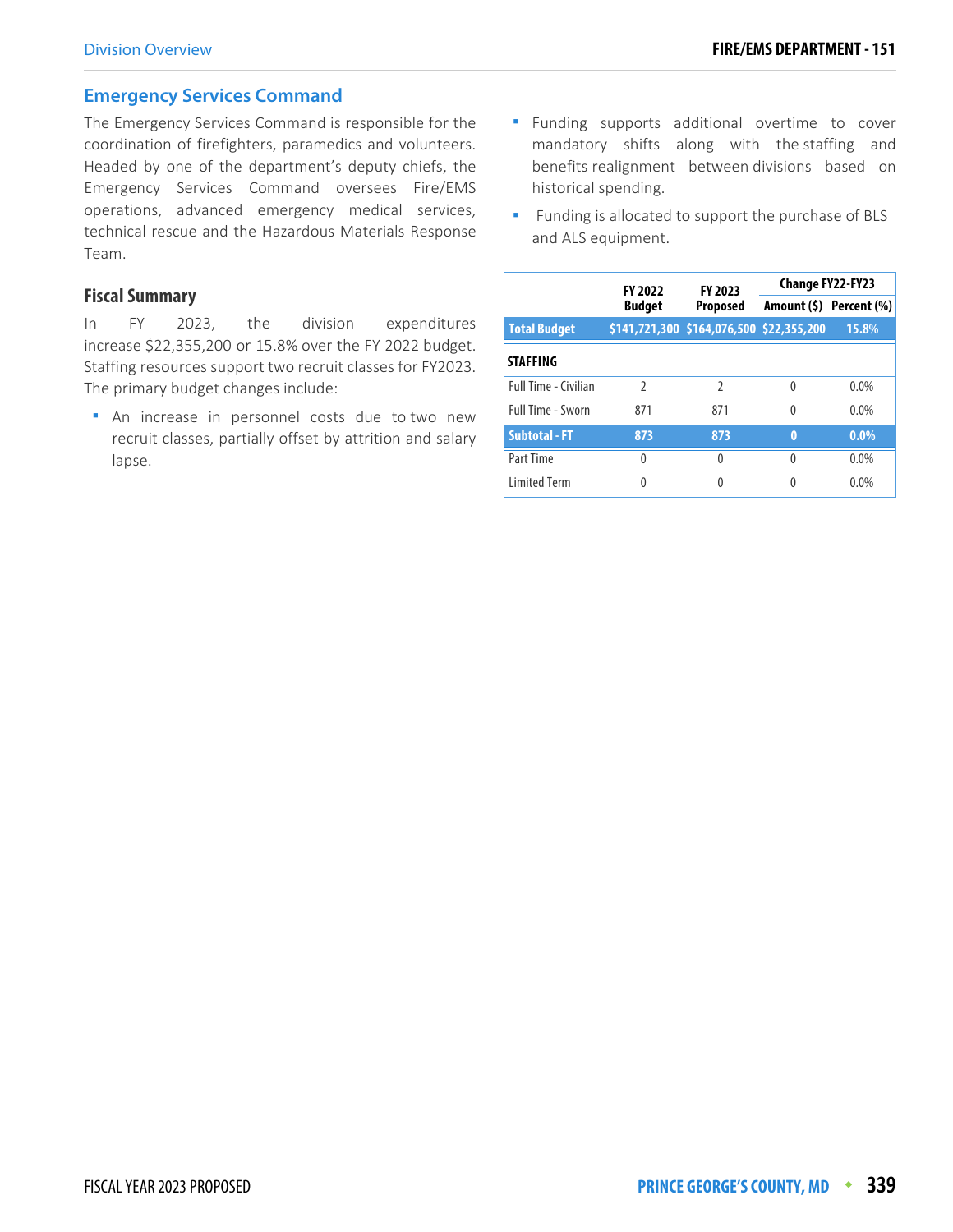#### **Support Services Command**

The Support Services Command coordinates all of the specialized non-emergency services for the agency including the Office of the Fire Marshal functions, Apparatus Maintenance, Logistics and Supply, Facility and Resource Planning, Support Services and Training and Technical Services.

#### **Fiscal Summary**

In FY 2023, the division expenditures decrease \$5,892,800 or -15.7% under the FY 2022 budget. The primary budget changes include:

 A decrease in personnel costs due to additional attrition and salary lapse based on historical spending.

**Funding supports vehicle equipment repair and** maintenance, new career uniforms and personal safety equipment.

|                      | <b>FY 2022</b> | FY 2023         | <b>Change FY22-FY23</b>          |                         |  |
|----------------------|----------------|-----------------|----------------------------------|-------------------------|--|
|                      | <b>Budget</b>  | <b>Proposed</b> |                                  | Amount (\$) Percent (%) |  |
| <b>Total Budget</b>  | \$37,562,800   |                 | $$31,670,000 \quad $(5,892,800)$ | $-15.7%$                |  |
| <b>STAFFING</b>      |                |                 |                                  |                         |  |
| Full Time - Civilian | 32             | 32              | $\Omega$                         | $0.0\%$                 |  |
| Full Time - Sworn    | 99             | 99              | 0                                | $0.0\%$                 |  |
| <b>Subtotal - FT</b> | 131            | 131             | $\bf{0}$                         | $0.0\%$                 |  |
| <b>Part Time</b>     | 0              | $\Omega$        | $\Omega$                         | $0.0\%$                 |  |
| <b>Limited Term</b>  | 0              | 0               |                                  | $0.0\%$                 |  |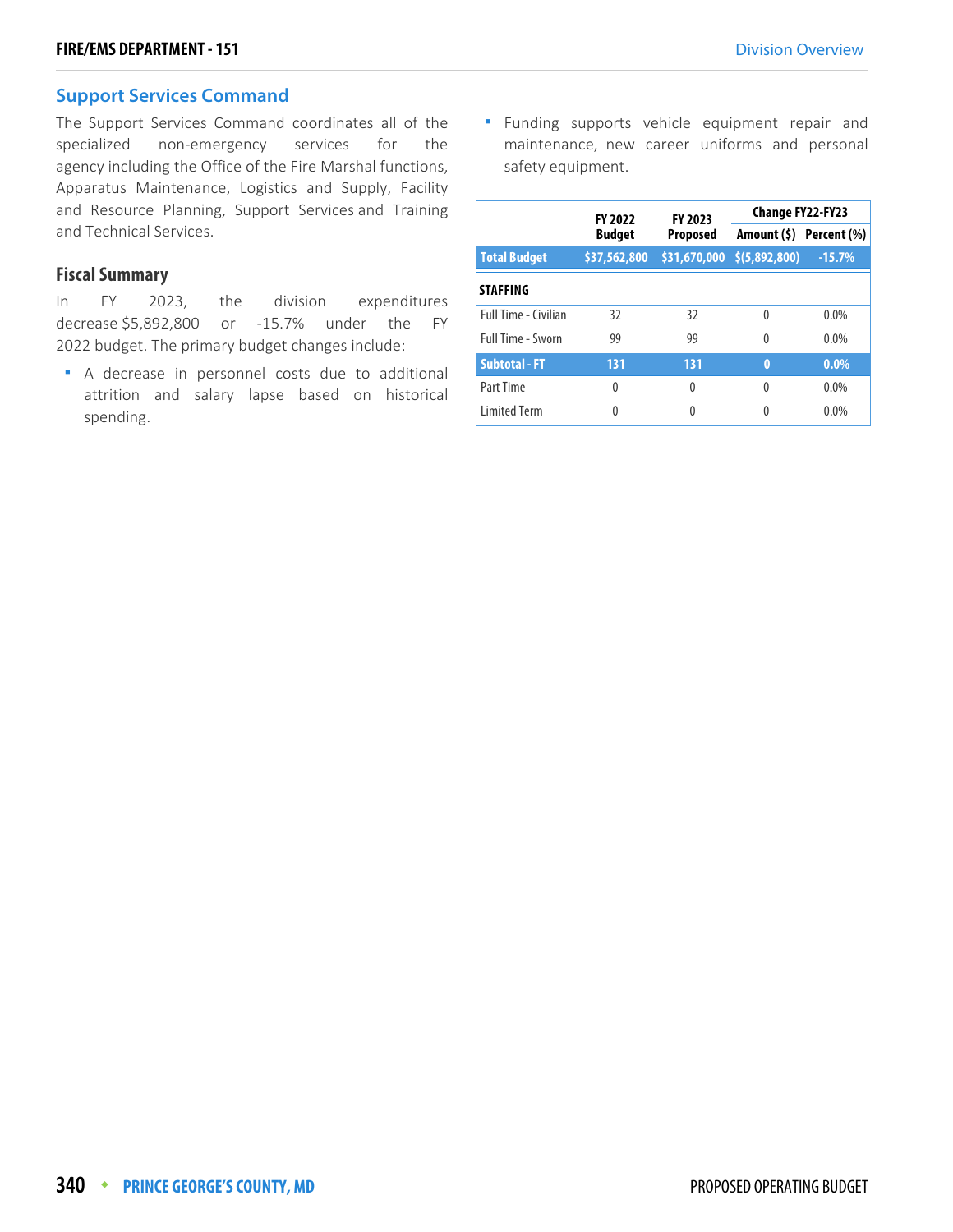#### **Volunteer Services Command**

The Volunteer Services Command is responsible for coordinating the day-to-day operations of the County's volunteer fire companies to assist the Fire/EMS Department's response to emergency calls throughout the County.

#### **Fiscal Summary**

In FY 2023, the division expenditures decrease \$1,092,400 or -5.7% under the FY 2022 budget. Staffing resources remain unchanged from the FY 2022 budget. The primary budget changes include:

 A decrease in personnel costs due to additional attrition and salary lapse along with the staffing and benefits realignment between divisions based on historical spending Also, funding continues to support the Length of Service Award Program (LOSAP).

- A decrease in operating expenses is primarily due to reduction in vehicle equipment repair and maintenance which is partially offset by an increase in the technology cost allocation charge.
- **Funding is allocated to support the recruitment and** retention of volunteer fire staff as well as training.

|                             | <b>FY 2022</b> | FY 2023         | Change FY22-FY23                 |                         |
|-----------------------------|----------------|-----------------|----------------------------------|-------------------------|
|                             | <b>Budget</b>  | <b>Proposed</b> |                                  | Amount (\$) Percent (%) |
| <b>Total Budget</b>         | \$19,323,600   |                 | $$18,231,200 \quad $(1,092,400)$ | $-5.7%$                 |
| <b>STAFFING</b>             |                |                 |                                  |                         |
| <b>Full Time - Civilian</b> | 3              | ξ               | $\Omega$                         | $0.0\%$                 |
| Full Time - Sworn           | 1              |                 | $\Omega$                         | $0.0\%$                 |
| <b>Subtotal - FT</b>        | 4              | 4               | $\bf{0}$                         | $0.0\%$                 |
| Part Time                   | 0              | 0               | 0                                | $0.0\%$                 |
| <b>Limited Term</b>         | Λ              |                 | 0                                | $0.0\%$                 |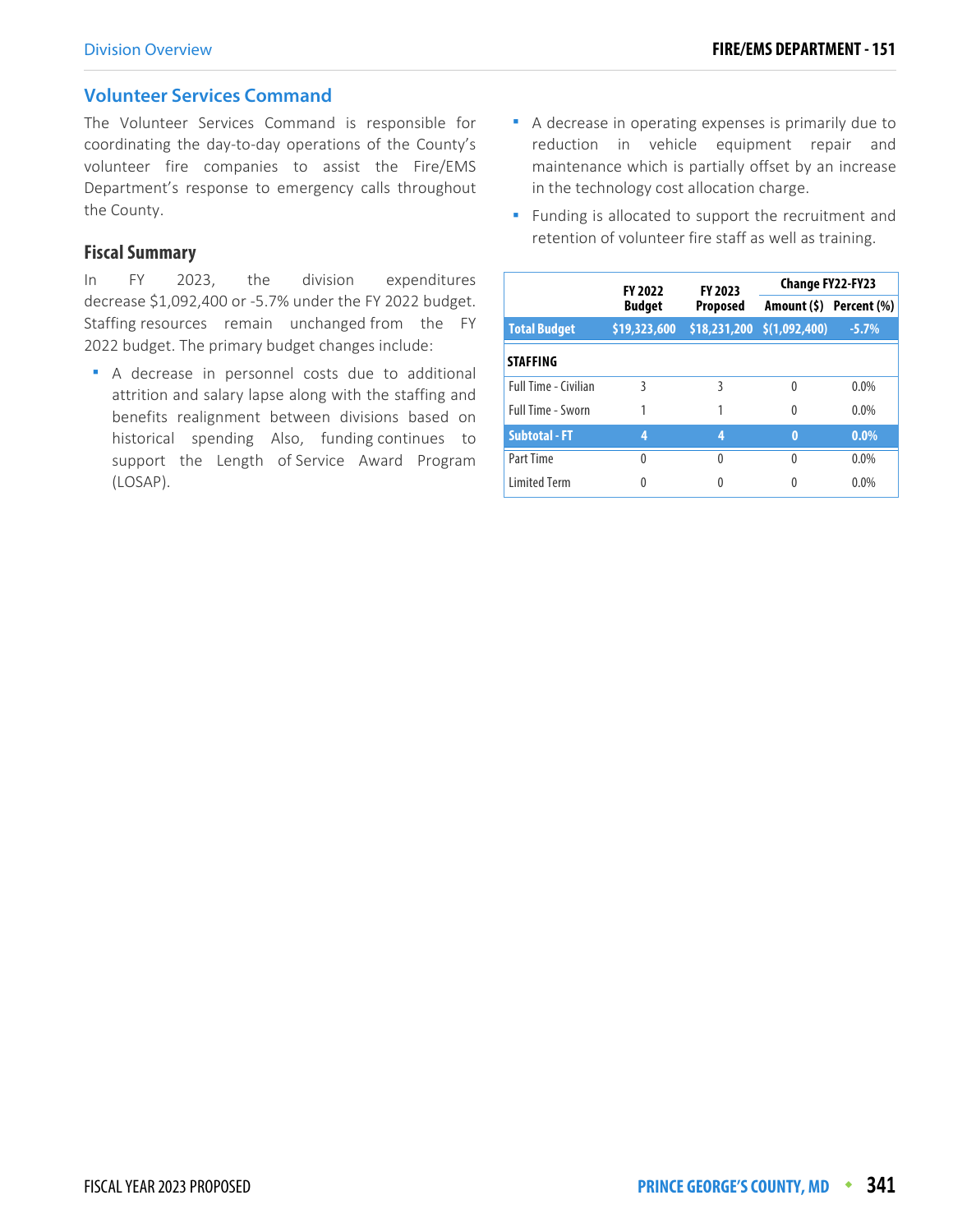# **GRANT FUNDS SUMMARY**

|                        | <b>FY 2021</b> | <b>FY 2022</b> | <b>FY 2022</b>  | <b>FY 2023</b>  | <b>Change FY22-FY23</b> |             |
|------------------------|----------------|----------------|-----------------|-----------------|-------------------------|-------------|
| <b>Category</b>        | Actual         | <b>Budget</b>  | <b>Estimate</b> | <b>Proposed</b> | Amount (\$)             | Percent (%) |
| Compensation           | \$220,474      | \$3,678,000    | \$352,400       | \$2,625,000     | \$(1,053,000)           | $-28.6%$    |
| <b>Fringe Benefits</b> | 62,183         | 1,741,600      | 84,400          | 1,434,400       | (307, 200)              | $-17.6%$    |
| <b>Operating</b>       | 4,609,622      | 4,970,400      | 6,281,100       | 6,180,900       | 1,210,500               | 24.4%       |
| Capital Outlay         | 127,332        | 120,000        | 24,000          | 25,000          | (95,000)                | $-79.2%$    |
| <b>SubTotal</b>        | \$5,019,611    | \$10,510,000   | \$6,741,900     | \$10,265,300    | \$(244,700)             | $-2.3%$     |
| Recoveries             |                |                |                 |                 |                         |             |
| <b>Total</b>           | \$5,019,611    | \$10,510,000   | \$6,741,900     | \$10,265,300    | \$(244,700)             | $-2.3%$     |

#### **Expenditures by Category - Grant Funds**

The FY 2023 proposed grant budget is \$10,265,300, a decrease of \$244,700 or -2.3% under the FY 2022 approved budget. This decrease is primarily due to the alignment of Staffing for Adequate Fire and Emergency Response (SAFER) funding for 50 new firefighters (Year 1). Funding also includes the Biowatch Program and Senator William H. Amoss Fire, Rescue and Ambulance Fund.

#### **Staff Summary by Division - Grant Funds**

| <b>Staff Summary by</b>                                               |    | <b>FY 2022</b> |                |     | FY 2023   |             |
|-----------------------------------------------------------------------|----|----------------|----------------|-----|-----------|-------------|
| <b>Division &amp; Grant Program</b>                                   | FT | PT             | <b>LTGF</b>    | FT. | <b>PT</b> | <b>LTGF</b> |
| <b>Emergency Services Command</b>                                     |    |                |                |     |           |             |
| Staffing for Adequate Fire and<br>Emergency Response (SAFER)<br>Grant | 27 |                |                | 50  |           |             |
| <b>Staffing for Mobile Integrated</b><br>Health (MIH)                 |    |                |                |     |           |             |
| <b>Staffing for Edward Byrne</b><br><b>Memorial Assistance Grant</b>  |    |                |                |     |           |             |
| <b>Total Emergency Services</b><br><b>Command</b>                     | 27 |                |                | 50  |           |             |
| <b>Total</b>                                                          | 27 |                | $\overline{2}$ | 50  |           |             |

In FY 2023, funding is provided for 50 new full time firefighter positions funded by the FY 2023 SAFER grant. In addition, two (2) LTGF positions continue to be assigned to staff the Mobile Integrated Health (MIH) and Edward Byrne Memorial Assistance Grants.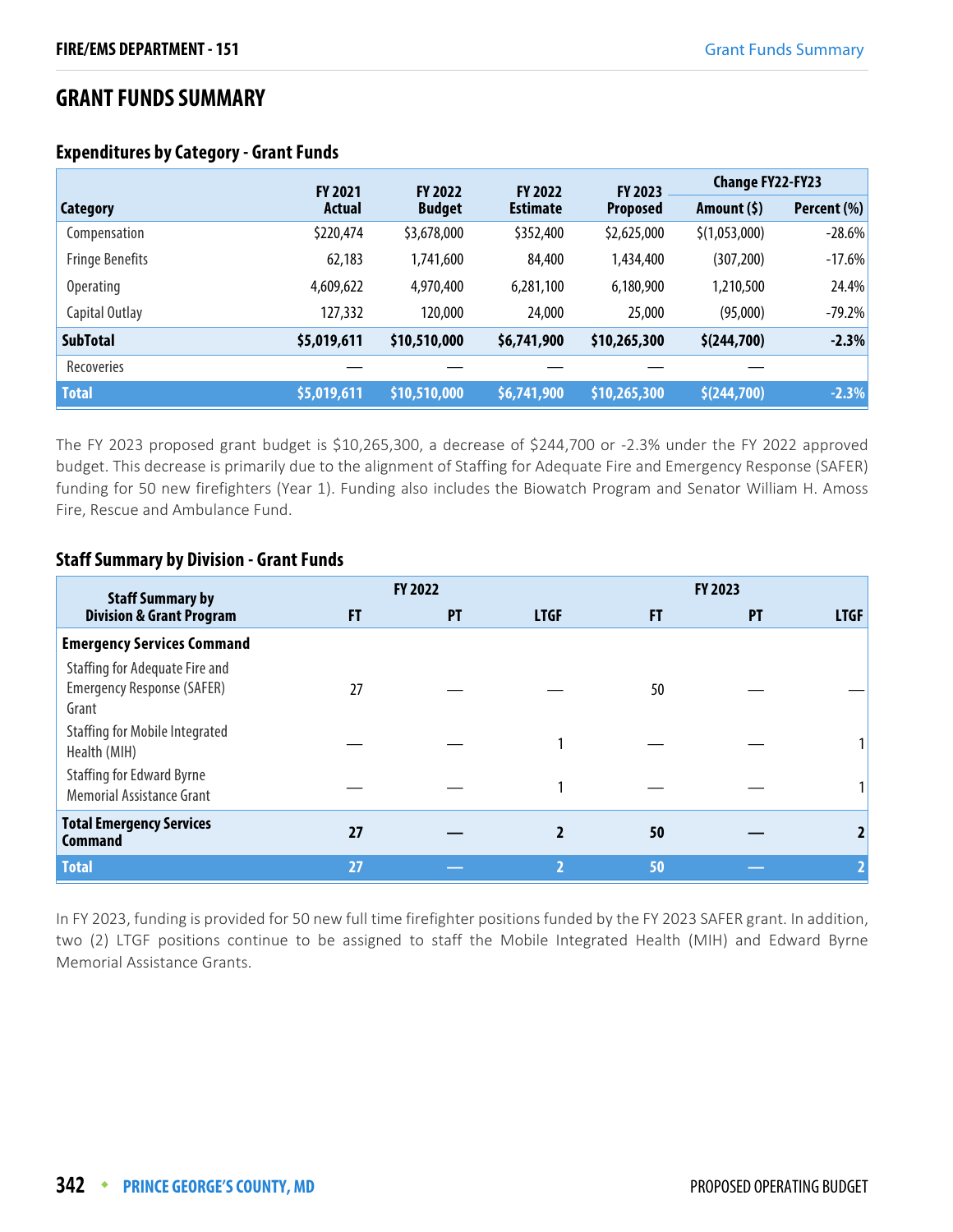# **Grant Funds by Division**

|                                                                                                                               | FY 2022<br><b>FY 2021</b><br>FY 2022 |               | FY 2023         |                 | <b>Change FY22-FY23</b> |             |
|-------------------------------------------------------------------------------------------------------------------------------|--------------------------------------|---------------|-----------------|-----------------|-------------------------|-------------|
| <b>Grant Name</b>                                                                                                             | <b>Actual</b>                        | <b>Budget</b> | <b>Estimate</b> | <b>Proposed</b> | Amount $(5)$            | Percent (%) |
| <b>Emergency Services Command</b><br>Assistance to Firefighters (AFG)<br>Program                                              | \$389,393                            | \$607,600     | \$425,700       | $\zeta$ —       | \$(607,600)             | $-100.0\%$  |
| Assistance to Firefighters Grant<br>Wellness & Fitness Program                                                                |                                      |               |                 | 600,000         | 600,000                 |             |
| <b>DNR Waterway Improvement Fund</b><br>Grant                                                                                 |                                      | 50,000        | 24,000          | 25,000          | (25,000)                | $-50.0%$    |
| <b>DC-Homeland Security Emergency</b><br>Management Agency (HSEMA)/<br><b>UASI-Firefighter Decontamination</b>                | 39,791                               |               | 103,300         |                 |                         |             |
| DC-HSEMA/UASI-First Watch<br><b>System Monitoring</b>                                                                         | 390,000                              |               |                 |                 |                         |             |
| <b>UASI-Tactical Medical Equipment</b><br>and Ballistic Protection                                                            | 9,000                                | 430,000       | 445,200         |                 | (430,000)               | $-100.0\%$  |
| DC-HSEMA/UASI-Medical Surge<br>Capacity                                                                                       | 148,478                              | 250,000       | 339,100         |                 | (250,000)               | $-100.0\%$  |
| DC-HSEMA/UASI-WMATA Liaison<br>Program Manager                                                                                | 132,982                              |               |                 |                 |                         |             |
| <b>Cardiac Devices</b>                                                                                                        | 34,000                               |               |                 |                 |                         |             |
| <b>Pulse Point</b>                                                                                                            | 1,594                                |               |                 |                 |                         |             |
| <b>Maryland Community Health</b><br><b>Resources Commission (MCHRC)</b>                                                       |                                      |               |                 | 175,000         | 175,000                 |             |
| <b>District of Columbia Homeland</b><br>Security and Emergency<br>Management Agency Urban Areas<br>Security Initiative Grants |                                      |               |                 | 858,000         | 858,000                 |             |
| MDERS-UASI-Program-Emergency<br><b>Medical Services Command</b><br><b>Competency Lab Enhancement</b><br>Program               |                                      |               | 125,000         | 125,000         | 125,000                 |             |
| JAG Local                                                                                                                     | 8,934                                |               |                 |                 |                         |             |
| <b>Edward Byrne Memorial Assistance</b><br>Grant                                                                              | 27,840                               |               |                 |                 |                         |             |
| <b>MIEMSS Matching Equipment</b><br>Grant                                                                                     |                                      | 35,000        |                 | 50,000          | 15,000                  | 42.9%       |
| MIEMSS Training Reimbursement/<br>ALS                                                                                         | 499                                  | 19,000        |                 | 25,000          | 6,000                   | 31.6%       |
| <b>Staffing for Adequate Fire and</b><br><b>Emergency Response (SAFER)</b><br>Grant                                           |                                      | 3,899,100     |                 | 3,600,000       | (299, 100)              | $-7.7%$     |
| <b>State of MD Community Health</b><br><b>Resources Commission Mobile</b><br>Integrated Health (MIH)                          | 121,835                              | 170,000       |                 |                 | (170,000)               | $-100.0\%$  |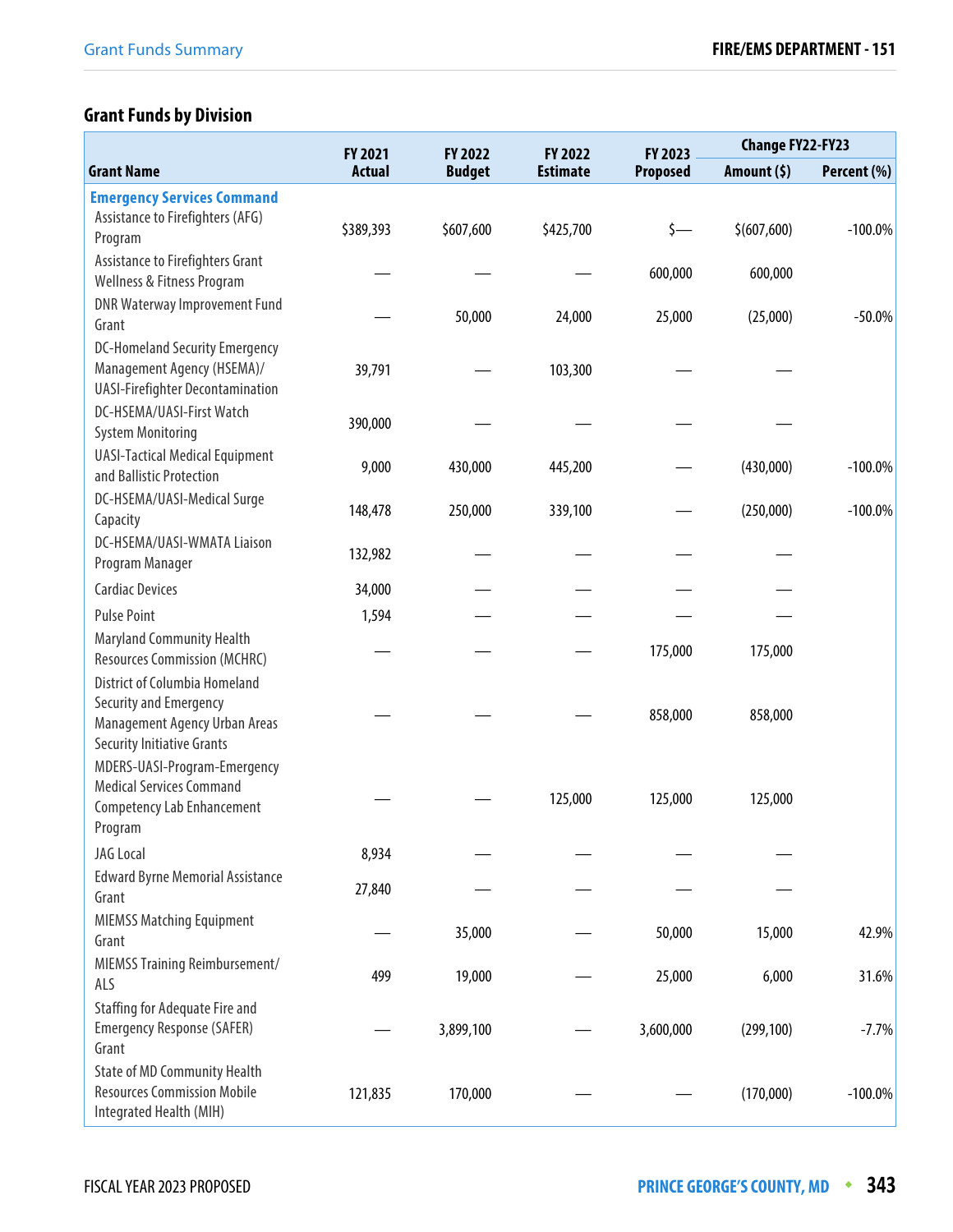# **Grant Funds by Division** (continued)

|                                                                                                                 | <b>FY 2021</b> | <b>FY 2022</b> | <b>FY 2022</b><br><b>FY 2023</b> |                 | <b>Change FY22-FY23</b> |             |
|-----------------------------------------------------------------------------------------------------------------|----------------|----------------|----------------------------------|-----------------|-------------------------|-------------|
| <b>Grant Name</b>                                                                                               | <b>Actual</b>  | <b>Budget</b>  | <b>Estimate</b>                  | <b>Proposed</b> | Amount $(5)$            | Percent (%) |
| Assistance to Firefighters Grant<br>Wellness & Fitness Program                                                  |                |                | 545,500                          |                 |                         |             |
| Assistance to Firefighters Grant<br><b>Fire Ground Survival Training</b><br>Program                             |                |                | 272,700                          |                 |                         |             |
| <b>USDHS Biowatch Program</b>                                                                                   | 1,890,877      | 2,149,400      | 2,649,000                        | 2,649,000       | 499,600                 | 23.2%       |
| <b>Total Emergency Services</b><br>Command                                                                      | \$3,195,222    | \$7,610,100    | \$4,929,500                      | \$8,107,000     | \$496,900               | 6.5%        |
| <b>Volunteer Services Command</b><br>Senator William H. Amoss Fire,<br>Rescue and Ambulance (State 508)<br>Fund | \$1,754,905    | \$1,742,400    | \$1,742,400                      | \$1,675,100     | \$(67,300)              | $-3.9%$     |
| <b>Total Volunteer Services</b><br><b>Command</b>                                                               | \$1,754,905    | \$1,742,400    | \$1,742,400                      | \$1,675,100     | \$(67,300)              | $-3.9%$     |
| <b>Subtotal</b>                                                                                                 | \$4,950,127    | \$9,352,500    | \$6,671,900                      | \$9,782,100     | \$429,600               | 4.6%        |
| <b>Total Transfer from General Fund -</b><br>(County Contribution/Cash Match)                                   | 69,483         | 1,157,500      | 152,600                          | 483,200         | (674, 300)              | $-58.3%$    |
| <b>Total</b>                                                                                                    | \$5,019,610    | \$10,510,000   | \$6,824,500                      | \$10,265,300    | \$(244,700)             | $-2.3%$     |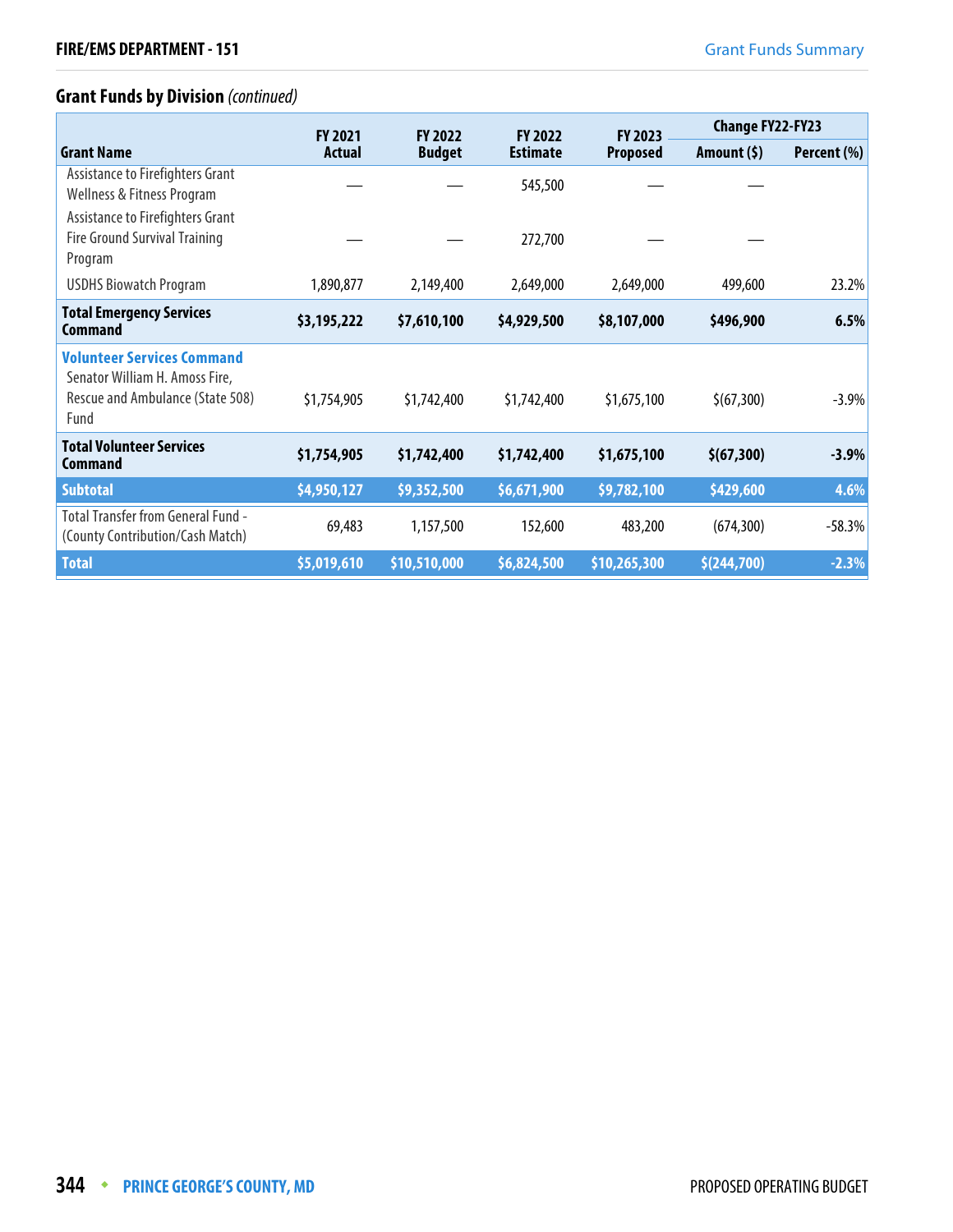#### **Grant Descriptions**

# **ASSISTANCE TO FIREFIGHTERS (AFG) GRANT PROGRAM -- \$600,000**

The Assistance to Firefighters grant program enhances the safety of the public and firefighters with respect to fire-related hazards by providing direct financial assistance to eligible fire departments. Funding is for critically needed resources to equip and train emergency personnel to recognized standards, enhance operations efficiencies, foster interoperability and support community resilience. The County is required to provide a cash match (\$71,000).

## **DEPARTMENT OF NATURAL RESOURCES (DNR) WATERWAY IMPROVEMENT FUND GRANT -- \$25,000**

The Department of Natural Resources Waterway Improvement Fund grant provides funding for equipment acquisitions to maintain water rescue capabilities throughout the County. The County is required to provide a 50% cash match (\$25,000).

# **DISTRICT OF COLUMBIA HOMELAND SECURITY AND EMERGENCY MANAGEMENT AGENCY URBAN AREAS SECURITY INITIATIVE GRANT -- \$858,000**

The program ensures that the Maryland-National Capital Region's emergency response partners have available protective equipment when carrying out operations.

# **DISTRICT OF COLUMBIA HOMELAND SECURITY AND EMERGENCY MANAGEMENT AGENCY URBAN AREAS SECURITY INITIATIVE (UASI) MEDICAL SURGE CAPACITY -- \$125,000**

The Command Officer Competency program provides local fire departments with a process, resources, and tools to build effective incident commanders. The program develops knowledge, skills, and abilities through continuing education, annual written assessments and simulation lab evaluation.

# **MARYLAND COMMUNITY HEALTH RESOURCES COMMISSION (MCHRC) -- \$175,000**

Funding will be used to support the Mobile Integrated Healthcare Program.

# **MARYLAND INSTITUTE FOR EMERGENCY MEDICAL SERVICES SYSTEMS (MIEMSS) MATCHING EQUIPMENT GRANT -- \$50,000**

The Maryland Institute for Emergency Medical Services Systems provides funding for defibrillator equipment. The County is required to provide a 50% cash match (\$50,000).

# **MARYLAND INSTITUTE FOR EMERGENCY MEDICAL SERVICES SYSTEMS (MIEMSS) ADVANCED LIFE SUPPORT (ALS) TRAINING REIMBURSEMENT GRANT -- \$25,000**

The Maryland Institute for Emergency Medical Services Systems provides funding for the reimbursement for specific paramedic training classes required as part of continuing education credits or re-certification.

## **STAFFING FOR ADEQUATE FIRE AND EMERGENCY RESPONSE (SAFER) -- \$3,600,000**

The United States Department of Homeland Security Federal Emergency Management Agency provides financial assistance to help fire departments' increase their cadre of frontline firefighters or to rehire firefighters that have been laid off. The goal is to assist local fire departments with staffing and deployment capabilities so they may respond to emergencies whenever they occur, assuring their communities have adequate protection from fire and fire-related hazards. The County is required to provide a cash match (\$337,200).

## **U.S. DEPARTMENT OF HOMELAND SECURITY BIOWATCH PROGRAM -- \$2,649,000**

The Biowatch program establishes a scientifically rigorous, intelligence-based medical and biodefense architecture program to help protect the health and medical security of the homeland through the development of a nationwide system conducting surveillance for aerosolized exposures caused by intentional release of biological agents in the nation's most populous cities.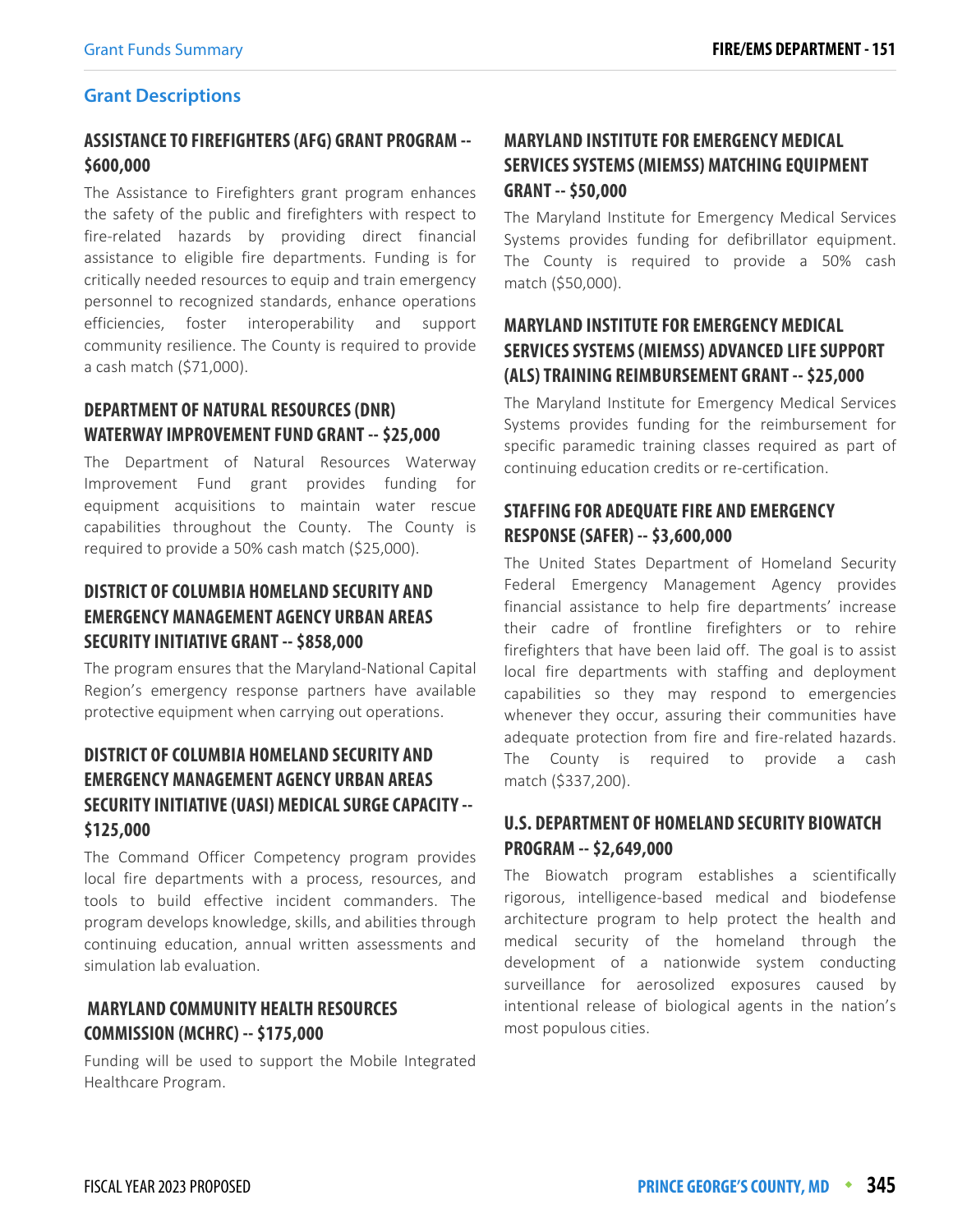# **SENATOR WILLIAM H. AMOSS FIRE, RESCUE AND AMBULANCE (STATE 508) FUND -- \$1,675,100**

The State of Maryland Military Department Fifth Regiment Armory provides funding for fire, rescue and ambulance services to promote high quality service and the continued financial viability of volunteer fire, rescue and ambulance companies. In accordance with State law, funds may be used for the acquisition or rehabilitation of apparatus and capital equipment, fire and rescue equipment, supplies and for the renovation of facilities used to house apparatus.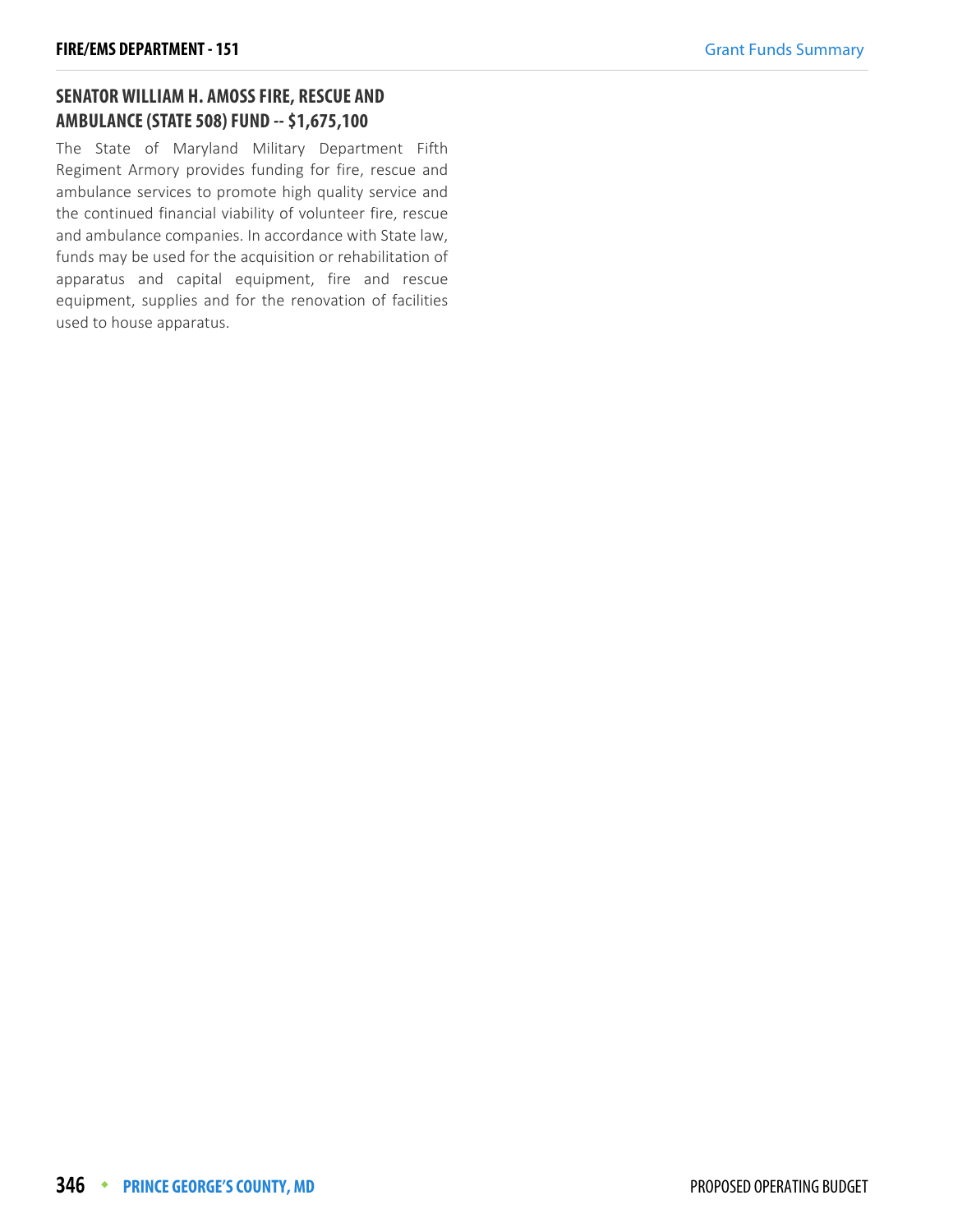# **SERVICE DELIVERY PLAN AND PERFORMANCE**

**Goal 1** — To provide emergency medical services to County residents and visitors in order to reduce deaths and injuries from medical emergencies and traumatic events.

**Objective 1.1** – Improve first arriving Advanced Life Support Unit (ALS) response time under 540 seconds for 90% of dispatched ALS incidents.

| <b>FY 2027</b> | <b>FY 2020</b> | <b>FY 2021</b> | <b>FY 2022</b>   | <b>FY 2023</b>   | Trend |
|----------------|----------------|----------------|------------------|------------------|-------|
| <b>Target</b>  | Actual         | Actual         | <b>Estimated</b> | <b>Projected</b> |       |
| 90%            | 75%            | 76%            | 77%              | 78%              | m     |

#### **Trend and Analysis**

The Fire/EMS Department continues to see moderate improvement in performance related to this measure. During FY 2021, the Department increased the availability of ALS resources to fill both identified systemwide gaps and in response to the COVID-19 pandemic. The Department experienced a one percent decrease in overall call volume, and the demand for ALS service increased by one percent when compared to the previous year. The improvement in ALS response time has continued trending upward (1.3%), likely due to the increase in ALS capabilities introduced in 2020. In response to the COVID-19 pandemic, the Department enhanced ALS unit availability and modified dispatch processes resulting in improved response capabilities as described within this measure.

With the increased production hours combined with improved unit efficiencies, it is anticipated that this measure will continue to improve. Improvements in the automated resource location (ARL) technology, staffing improvements and deployment utilization efficiencies will improve response reliability for the most critical call types (ALS2 calls). To further improve resource allocations, a predicative analytical software continues to optimize unit availability, as it reallocates resources based on historical demand. Combined, these solutions will continue to improve response time performance and reliability, while maximizing the service delivery throughout the County.

| <b>Measure Name</b>                                    | <b>FY 2019</b><br>Actual | <b>FY 2020</b><br>Actual | <b>FY 2021</b><br>Actual | FY 2022<br><b>Estimated</b> | FY 2023<br><b>Projected</b> |
|--------------------------------------------------------|--------------------------|--------------------------|--------------------------|-----------------------------|-----------------------------|
| <b>Resources (Input)</b>                               |                          |                          |                          |                             |                             |
| Advanced Life Support (ALS) capable units              | 24                       | 36                       | 40                       | 40                          | 43                          |
| <b>Workload, Demand and Production (Output)</b>        |                          |                          |                          |                             |                             |
| ALS2 Emergency Medical Services (EMS) incidents        | 2,958                    | 3,559                    | 3,288                    | 3,100                       | 3,000                       |
| <b>ALS1 EMS incidents</b>                              | 44,154                   | 46,179                   | 33,588                   | 32,346                      | 31,538                      |
| <b>Billable ALS transports</b>                         | 12,120                   | 11,333                   | 13,793                   | 16,253                      | 18,713                      |
| Unit hours consumed - ALS responses                    | 82,953                   | 81,476                   | 78,273                   | 77,000                      | 76,000                      |
| Unit hour utilization for all ALS call types (average) | 3%                       | 4%                       | 4%                       | 4%                          | 4%                          |
| <b>Efficiency</b>                                      |                          |                          |                          |                             |                             |
| Unit responses per incident for ALS2                   | 2.9                      | 2.8                      | 2.9                      | 2.8                         | 2.7                         |
| Unit responses per incident for ALS1                   | 2.2                      | 2.0                      | 1.8                      | 1.7                         | 1.6                         |
| Revenue collected for ALS transports                   | 43%                      | 50%                      | 46%                      | 52%                         | 55%                         |
| Unit hours consumed for transport ALS2                 | 1,592                    | 2,518                    | 3,241                    | 3,000                       | 2,800                       |
| Unit hours consumed for transport ALS1                 | 38,953                   | 40,729                   | 39,915                   | 39,000                      | 38,000                      |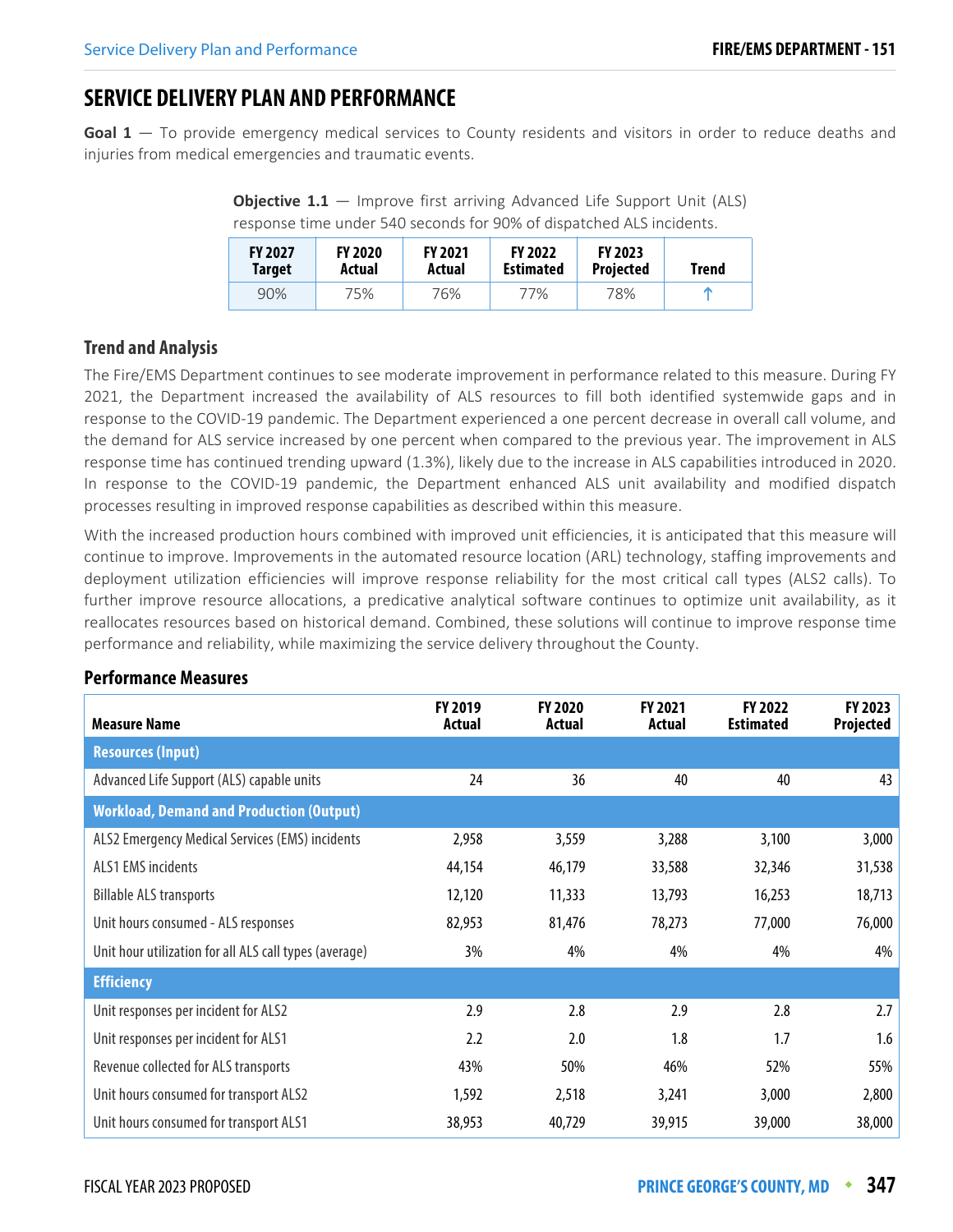#### **Performance Measures** (continued)

| <b>Measure Name</b>                              | <b>FY 2019</b><br>Actual | <b>FY 2020</b><br>Actual | <b>FY 2021</b><br>Actual | <b>FY 2022</b><br><b>Estimated</b> | <b>FY 2023</b><br><b>Projected</b> |
|--------------------------------------------------|--------------------------|--------------------------|--------------------------|------------------------------------|------------------------------------|
| Impact (Outcome)                                 |                          |                          |                          |                                    |                                    |
| ALS incident - first response: under 300 seconds | 32%                      | 32%                      | 27%                      | 29%                                | 32%                                |
| ALS incident - ALS Response: under 540 seconds   | 69%                      | 75%                      | 76%                      | 77%                                | 78%                                |

**Objective 1.2** – Improve first arriving Basic Life Support Unit (BLS) response time under 300 seconds for 90% of dispatched ALS incidents.

| <b>FY 2027</b> | <b>FY 2020</b> | <b>FY 2021</b> | <b>FY 2022</b>   | <b>FY 2023</b>   | <b>Trend</b> |
|----------------|----------------|----------------|------------------|------------------|--------------|
| <b>Target</b>  | Actual         | Actual         | <b>Estimated</b> | <b>Projected</b> |              |
| 40%            | 32%            | 27%            | 29%              | 32%              | ⇔            |

#### **Trend and Analysis**

The Fire/EMS Department continues to see this benchmark remain stable based on all ALS call types. In response to the COVID-19 pandemic, the Department made systematic changes to ensure resource availability was improved. As a result, this benchmark will now focus on ALS2 call type determinants only (most critical call determinate). In FY 2020 and the first half of FY 2021, a 6% improvement in response time reliability was realized through staffing enhancements in the Calverton and Lanham Communities. This staffing modification improved response time reliability in those areas, while decreasing demand of resources in other communities. Many volunteer staffed companies are unable to meet the two unit (fire resource, EMS resource) deployment strategy based on the availability of staffing. This staffing issue impacts response benchmarks and results in resources being pulled from other communities. Volunteer recruiting initiatives have been enhanced to support volunteer staffing gaps and improve service delivery throughout the County. The Fire/EMS Department intends to maintain and expand this two-unit staffing model as the standard as it demonstrates the greatest return on investment.

The most significant factor impacting this standard is continued support of the Department capital improvement plan. Based on shifts and growth in population, some communities cannot be adequately served by existing facilities. Future Fire/EMS station construction, as well as associated staffing and equipment, are needed to ensure units can be deployed in communities and near major transportation infrastructure to maximize the area and population they can serve. By current estimates within geographic information systems (GIS), only 34% of the land area of the County, and 64% of the population is reachable within this anticipated response time benchmark. This is consistent with the current performance measures and the minimal improvement in this benchmark. With the capital improvement plan described for the next seven years, these measures are anticipated to improve to 39% of land area and 91% of the population.

#### **Performance Measures**

See Table 1.1 above.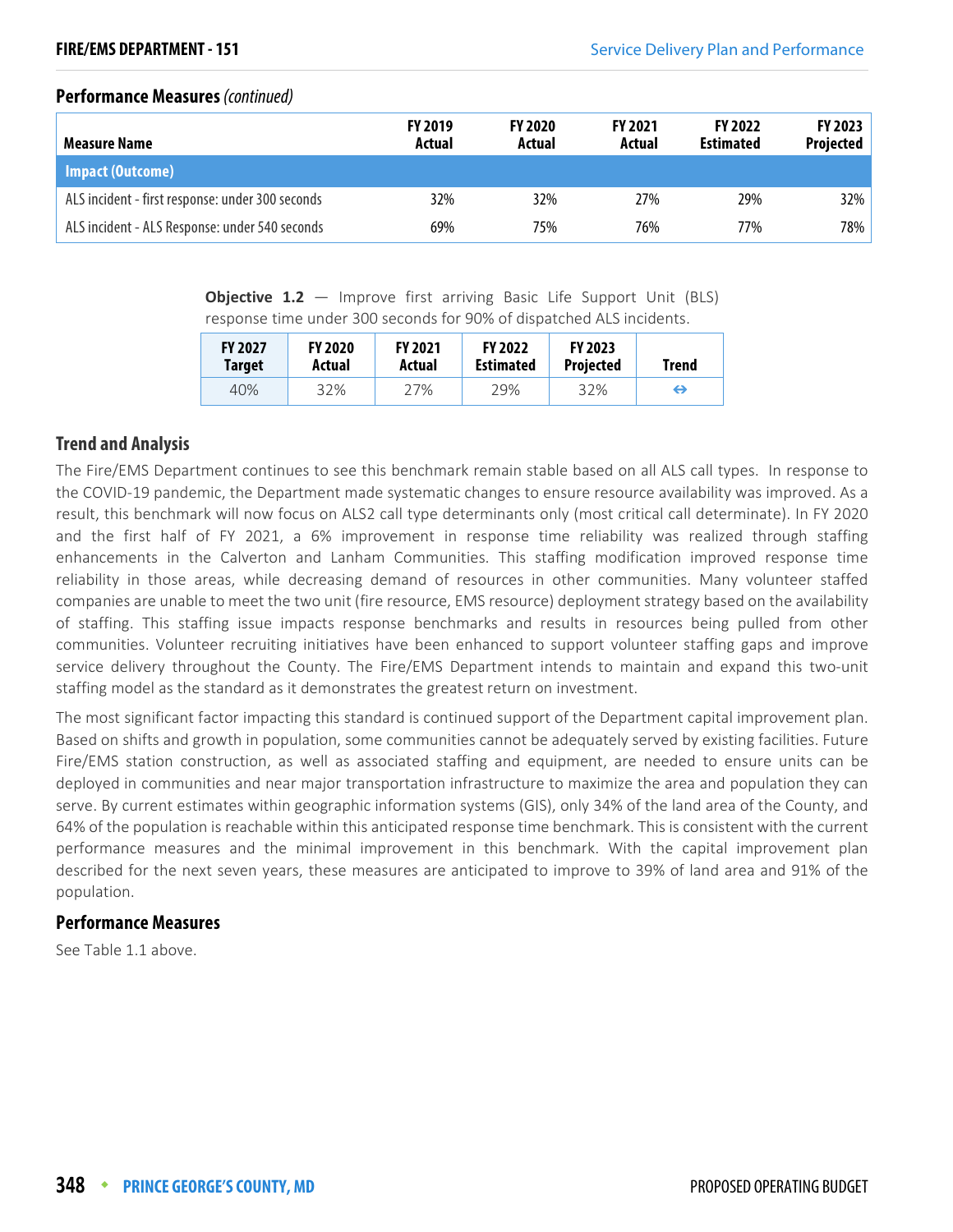**Objective 1.3** – Improve first arriving BLS Unit response time under 480 seconds for 90% of dispatched urgent BLS incidents.

| <b>FY 2027</b> | <b>FY 2020</b> | <b>FY 2021</b> | <b>FY 2022</b>   | <b>FY 2023</b>   | Trend |
|----------------|----------------|----------------|------------------|------------------|-------|
| Target         | Actual         | Actual         | <b>Estimated</b> | <b>Projected</b> |       |
| 90%            | 63%            | 57%            | 61%              | 63%              | ⇔     |

#### **Trend and Analysis**

This measure continues to remain stable and is anticipated to improve over the next few years. The Fire/EMS Department has been realigning EMS transport capabilities to improve unit availability of the most critical call types. EMS transport units continue to lose productivity hours due to delays transferring patients at healthcare facilities. This dynamic impacts basic life support units more than advanced life support as the clinical needs of the patients are less time sensitive. Healthcare facilities do not have any incentive or disincentive to quickly allow EMS units to return to service. The Fire/EMS Department added a third EMS supervisor to help manage hospital transfer within the established a benchmark of 30 minutes. In addition, the Department provides hospital emergency department capacity information to EMS clinicians to improve transport decision making to help minimize unit out of service times. In FY 2019, the average hospital cycle time was 49 minutes. In FY 2021, hospital transfer time has increased to 60 minutes. This continues to trend upward as of the first quarter of FY 2022, the transfer time is averaging 70 minutes.

To address the increasing demand on this measure, the Department continues to take a proactive approach and work with respective hospital administrators to reduce unnecessary utilization of EMS resources. Prior to the COVID-19 pandemic, the mobile integrated healthcare unit was proactively working with patients that frequently utilize the 911 system, however they have had minimal inpatient contact during COVID-19. The Department is currently utilizing virtual online resources to connect mobile integrated healthcare resources to improve healthcare access and further reduce negative impacts on EMS resources.

| <b>Measure Name</b>                                         | <b>FY 2019</b><br>Actual | <b>FY 2020</b><br><b>Actual</b> | <b>FY 2021</b><br>Actual | <b>FY 2022</b><br><b>Estimated</b> | FY 2023<br>Projected |
|-------------------------------------------------------------|--------------------------|---------------------------------|--------------------------|------------------------------------|----------------------|
| <b>Resources (Input)</b>                                    |                          |                                 |                          |                                    |                      |
| Basic Life Support (BLS) units                              | 37                       | 99                              | 29                       | 29                                 | 29                   |
| <b>Workload, Demand and Production (Output)</b>             |                          |                                 |                          |                                    |                      |
| <b>BLS1 Emergency Management Service (EMS)</b><br>incidents | 25,647                   | 25,432                          | 21,839                   | 23,856                             | 22,133               |
| Unit hours consumed BLS responses                           | 57,674                   | 63,384                          | 52,948                   | 54,000                             | 55,000               |
| <b>BLSO EMS incidents</b>                                   | 29,835                   | 29,148                          | 28,705                   | 33,309                             | 34,548               |
| <b>Billable BLS Transports</b>                              | 0                        | 0                               | 41,815                   | 43,000                             | 44,000               |
| <b>Efficiency</b>                                           |                          |                                 |                          |                                    |                      |
| Unit responses per incident for BLS1                        | 1.3                      | 1.3                             | 1.2                      | 1.2                                | 1.1                  |
| <b>Quality</b>                                              |                          |                                 |                          |                                    |                      |
| Hours in LERP I (60% consumption of EMS resources)          | 23%                      | 9%                              | $0\%$                    | $0\%$                              | 0%                   |
| Hours in LERP II (80% consumption of EMS resources)         | 9%                       | 0%                              | 0%                       | 0%                                 | 0%                   |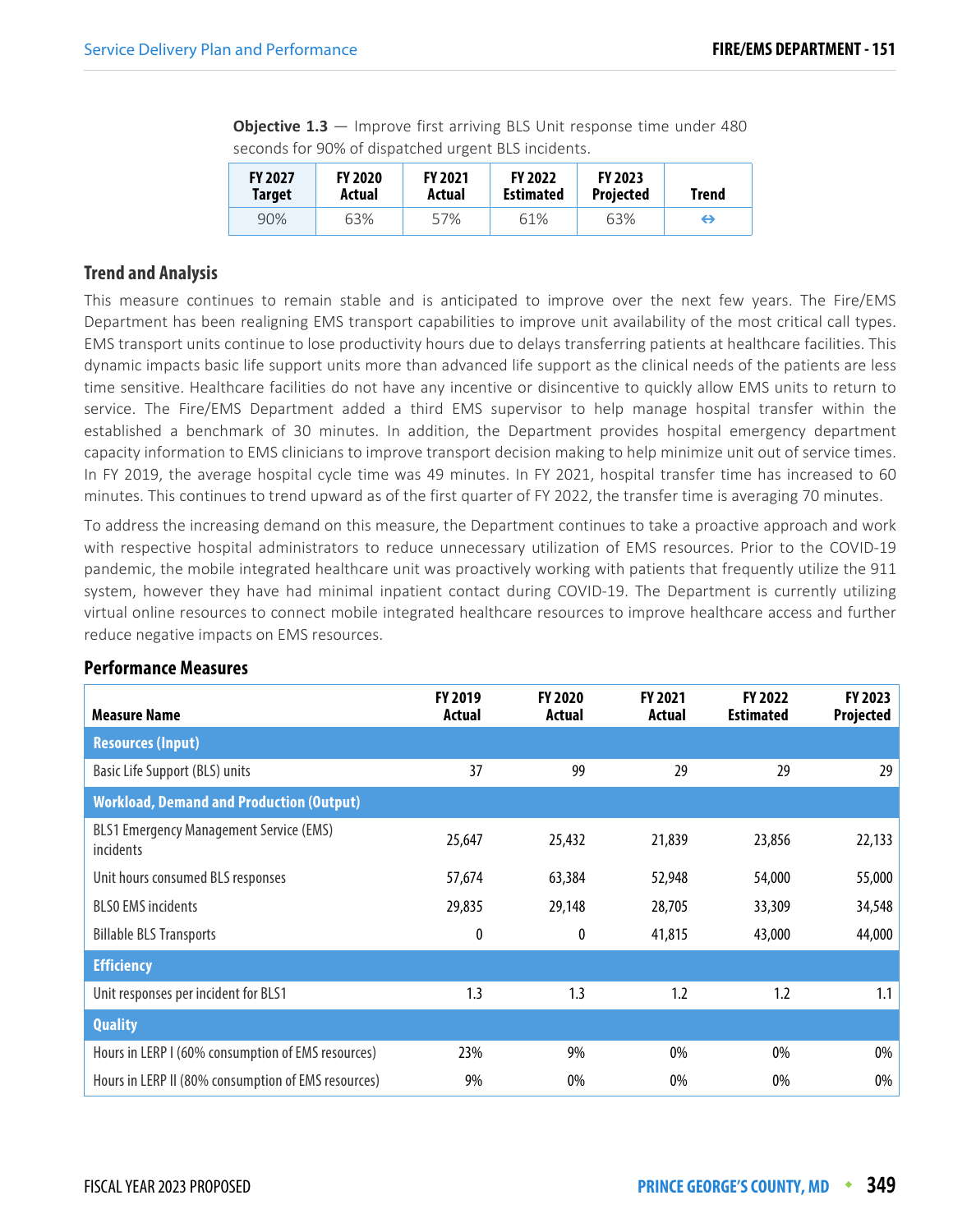#### **Performance Measures** (continued)

| <b>Measure Name</b>                               | <b>FY 2019</b><br>Actual | <b>FY 2020</b><br>Actual | <b>FY 2021</b><br>Actual | <b>FY 2022</b><br><b>Estimated</b> | <b>FY 2023</b><br>Projected |
|---------------------------------------------------|--------------------------|--------------------------|--------------------------|------------------------------------|-----------------------------|
| Impact (Outcome)                                  |                          |                          |                          |                                    |                             |
| BLS1 incident - first response: under 480 seconds | 62%                      | 63%                      | 57%                      | 61%                                | 63%                         |
| BLS0 incident - BLS transport: under 720 seconds  | 78%                      | 7%                       | 75%                      | 77%                                | 79%                         |

**Goal 2** — To provide fire suppression services to County residents and visitors in order to reduce death, injury and property losses from fire emergencies.

| <b>FY 2027</b> | <b>FY 2020</b> | <b>FY 2021</b> | <b>FY 2022</b>   | <b>FY 2023</b>   | Trend |
|----------------|----------------|----------------|------------------|------------------|-------|
| <b>Target</b>  | Actual         | Actual         | <b>Estimated</b> | <b>Projected</b> |       |
| 0.0            | 0.0            | 0.0            | 0.0              | 0.0              | ⊖     |

**Objective 2.1** – Reduce civilian fire deaths per 100 structure fires.

#### **Trend and Analysis**

The goal of the Fire/EMS Department is always to have zero deaths associated with fire. While it may not be achievable in many cases, all Departmental risk reduction efforts drive toward "zero fire deaths." Several community risk reduction efforts continue within the agency. As most fire deaths are associated with residential structure fires, these efforts are largely targeted to residential occupancies. Single family homes and multi-family dwellings each have preincident planning and inspection programs. These programs have recently been brought into the GIS platform to better coordinate, integrate and document the effort. Most recently, these efforts are being concentrated in areas where response time performance is anticipated to exceed five minutes, and homes are not equipped with residential sprinklers (construction prior to 1995). These factors are strongly correlated with increased risk of residential fire fatalities nationally. The risk reduction strategy best applied to these homes is ensuring that operational and reliable smoke alarms are present. The Department has programs to ensure those that cannot provide smoke alarms for themselves receive them.

The Fire/EMS Department is also pursuing a change to the building code based on recent research conducted by the Underwriter's Laboratory Firefighter Safety Research Institute that describes the act of closing a bedroom door can make a significant difference in the survivability of a structure fire. This information has been developed into a public education campaign known as "Close Before You Doze." The proposed code change will require bedroom doors in residential construction be self-closing to ensure this potentially lifesaving intervention occurs at cost of only hundreds of dollars of increased material cost in construction.

| <b>Measure Name</b>                                  | <b>FY 2019</b><br>Actual | <b>FY 2020</b><br>Actual | <b>FY 2021</b><br>Actual | <b>FY 2022</b><br><b>Estimated</b> | <b>FY 2023</b><br>Projected |
|------------------------------------------------------|--------------------------|--------------------------|--------------------------|------------------------------------|-----------------------------|
| <b>Resources (Input)</b>                             |                          |                          |                          |                                    |                             |
| Engine companies                                     | 50                       | 50                       | 51                       | 51                                 | 52                          |
| Truck companies                                      | 22                       | 21                       | 21                       | 21                                 | 21                          |
| Rescue squad companies                               | 9                        | 9                        | 9                        | 9                                  | 9 <sup>1</sup>              |
| Total number of personnel eligible for response duty | 2,029                    | 2,328                    | 1,914                    | 1,925                              | 1,936                       |
| <b>Workload, Demand and Production (Output)</b>      |                          |                          |                          |                                    |                             |
| Fire calls for service                               | 18,545                   | 18,286                   | 16,665                   | 15,044                             | 13,423                      |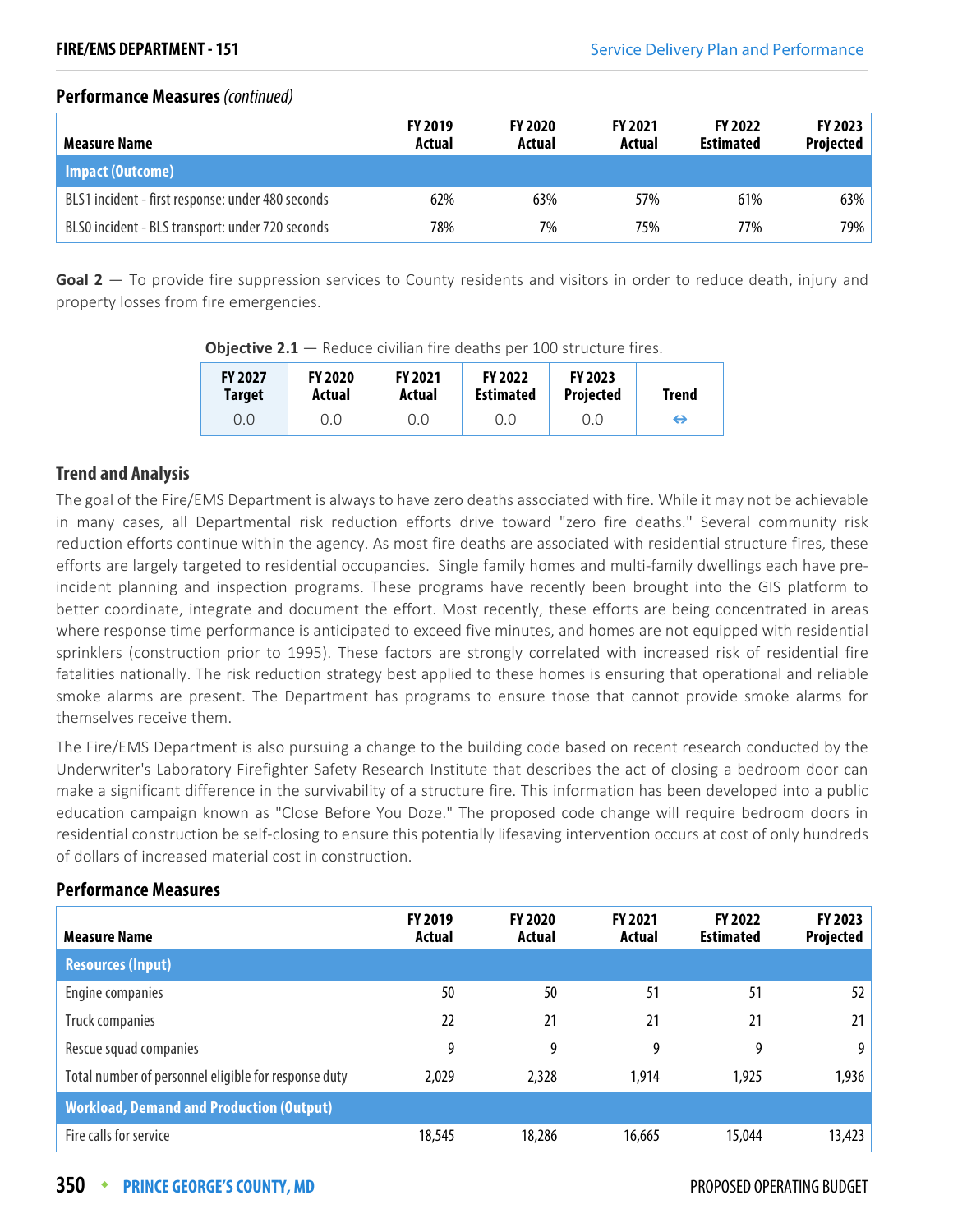#### **Performance Measures** (continued)

| <b>Measure Name</b>                                | <b>FY 2019</b><br>Actual | <b>FY 2020</b><br>Actual | <b>FY 2021</b><br>Actual | <b>FY 2022</b><br><b>Estimated</b> | FY 2023<br>Projected |
|----------------------------------------------------|--------------------------|--------------------------|--------------------------|------------------------------------|----------------------|
| Structure fires dispatched                         | 3,139                    | 2,093                    | 2,905                    | 2,806                              | 2,700                |
| Rescue calls for service                           | 16,403                   | 14,300                   | 13,300                   | 12,300                             | 11,300               |
| <b>Impact (Outcome)</b>                            |                          |                          |                          |                                    |                      |
| Structure fire suppression response time (average) | 5:58                     | 5:26                     | 5:16                     | 5:06                               | 5:00                 |
| Civilian deaths as the result of fire emergencies  | 4                        | 12                       | 9                        | 0                                  | $\bf{0}$             |
| Firefighter deaths                                 | 0                        | 0                        | 0                        |                                    | $\bf{0}$             |
| Civilian deaths per 100 dispatched structure fires | 0                        | 0                        | 0                        |                                    | 0                    |

**Objective 2.2** – Improve first arriving fire engine response rate under 320 seconds for 90% of dispatched structure fires calls.

| <b>FY 2027</b> | <b>FY 2020</b> | <b>FY 2021</b> | <b>FY 2022</b>   | <b>FY 2023</b>   | Trend |
|----------------|----------------|----------------|------------------|------------------|-------|
| Target         | Actual         | Actual         | <b>Estimated</b> | <b>Projected</b> |       |
| 90%            | 58%            | 61%            | 63%              | 65%              |       |

#### **Trend and Analysis**

This response time benchmark is based on the average time it takes for a fire in the modern built and furnished home to reach the "flashover stage" which is generally not survivable. This measure continues to show improvement in performance over the past several years. With declining volunteer participation, many stations are finding it challenging to meet the unit production expectations. This resulted in only one unit being utilized and places the other unit(s) out of service. The overall effect is reduced availability of unit hours produced and against the increasing demand within the system. To address this, the Department now utilizes a staffing model that requires a minimum of two units staffed in every station. This model has ensured fire suppression resources are available to quickly engage fire suppression efforts and dramatically increase the effectiveness of the first arriving engine.

This dedicated staffing model ensured fire suppression and EMS units were staffed full time and supported the declining volunteer participation at the stations. As a result of this change, the dedicated staffing model has resulted in an 3.4% improvement in response time compliance since FY 2020. This incremental change has increased unit availability and production having a positive effect on this performance objective.

| Measure Name                                                          | <b>FY 2019</b><br>Actual | <b>FY 2020</b><br>Actual | <b>FY 2021</b><br>Actual | <b>FY 2022</b><br><b>Estimated</b> | <b>FY 2023</b><br>Projected |
|-----------------------------------------------------------------------|--------------------------|--------------------------|--------------------------|------------------------------------|-----------------------------|
| Impact (Outcome)                                                      |                          |                          |                          |                                    |                             |
| Structure fire incident - first engine response -under<br>320 seconds | 56%                      | 58%                      | 61%                      | 63%                                | 65%                         |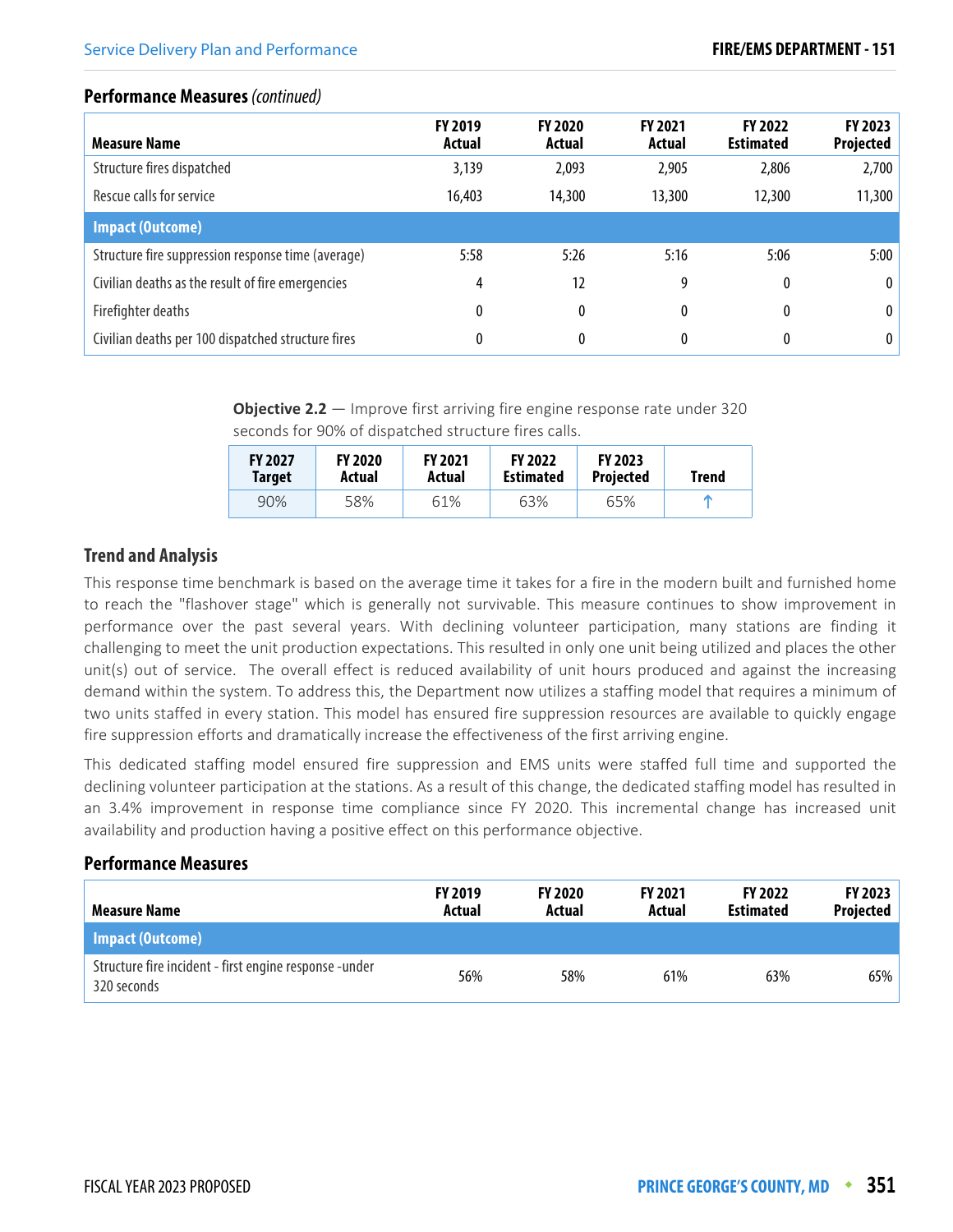**Goal 3** — Provide fire inspection, fire investigation and community affairs services to County residents and visitors in order to minimize fire deaths, injuries and property damage.

**Objective 3.1** – Improve the case completion percentage for origin and cause investigation.

| <b>FY 2027</b> | <b>FY 2020</b> | <b>FY 2021</b> | <b>FY 2022</b>   | <b>FY 2023</b>   | Trend |
|----------------|----------------|----------------|------------------|------------------|-------|
| <b>Target</b>  | Actual         | Actual         | <b>Estimated</b> | <b>Projected</b> |       |
| 100%           | 89%            | 90%            | 90%              | 90%              | m     |

#### **Trend and Analysis**

The determination of origin and cause is an important measure to understand the scope and complexity of fire issues in the County. The proper identification of patterns and trends and follow up will result in identification and case closure. Replacement of personnel due to attrition, additional education and continuous professional development along with applications of new technology, investigations will continue to maintain trained and reliable fire investigation services. Establishment of performance measures have been undertaken, leading to a closure rate of 38% of investigations.

| <b>Measure Name</b>                                                 | FY 2019<br>Actual | <b>FY 2020</b><br>Actual | <b>FY 2021</b><br>Actual | <b>FY 2022</b><br><b>Estimated</b> | FY 2023<br>Projected |
|---------------------------------------------------------------------|-------------------|--------------------------|--------------------------|------------------------------------|----------------------|
| <b>Resources (Input)</b>                                            |                   |                          |                          |                                    |                      |
| Specialty units                                                     | 17                | 17                       | 17                       | 17                                 | 18                   |
| Specialty certified personnel                                       | 322               | 302                      | 320                      | 320                                | 332                  |
| Trained fire investigators                                          | 17                | 15                       | 15                       | 17                                 | 20                   |
| <b>Workload, Demand and Production (Output)</b>                     |                   |                          |                          |                                    |                      |
| Specialty incidents                                                 | 576               | 419                      | 2,827                    | 3,165                              | 3,545                |
| Fire incidents investigated                                         | 511               | 529                      | 646                      | 650                                | 650                  |
| Explosive incidents investigated                                    | 231               | 159                      | 158                      | 160                                | 160                  |
| Arrests resulting from investigation case closure                   | 54                | 43                       | 25                       | 34                                 | 40                   |
| <b>Efficiency</b>                                                   |                   |                          |                          |                                    |                      |
| Average number of fire investigation cases per fire<br>investigator | 30.0              | 46.0                     | 43.0                     | 43.0                               | 43.0                 |
| <b>Impact (Outcome)</b>                                             |                   |                          |                          |                                    |                      |
| Cases completed for origin and cause investigation                  | 70%               | 89%                      | 90%                      | 90%                                | 90%                  |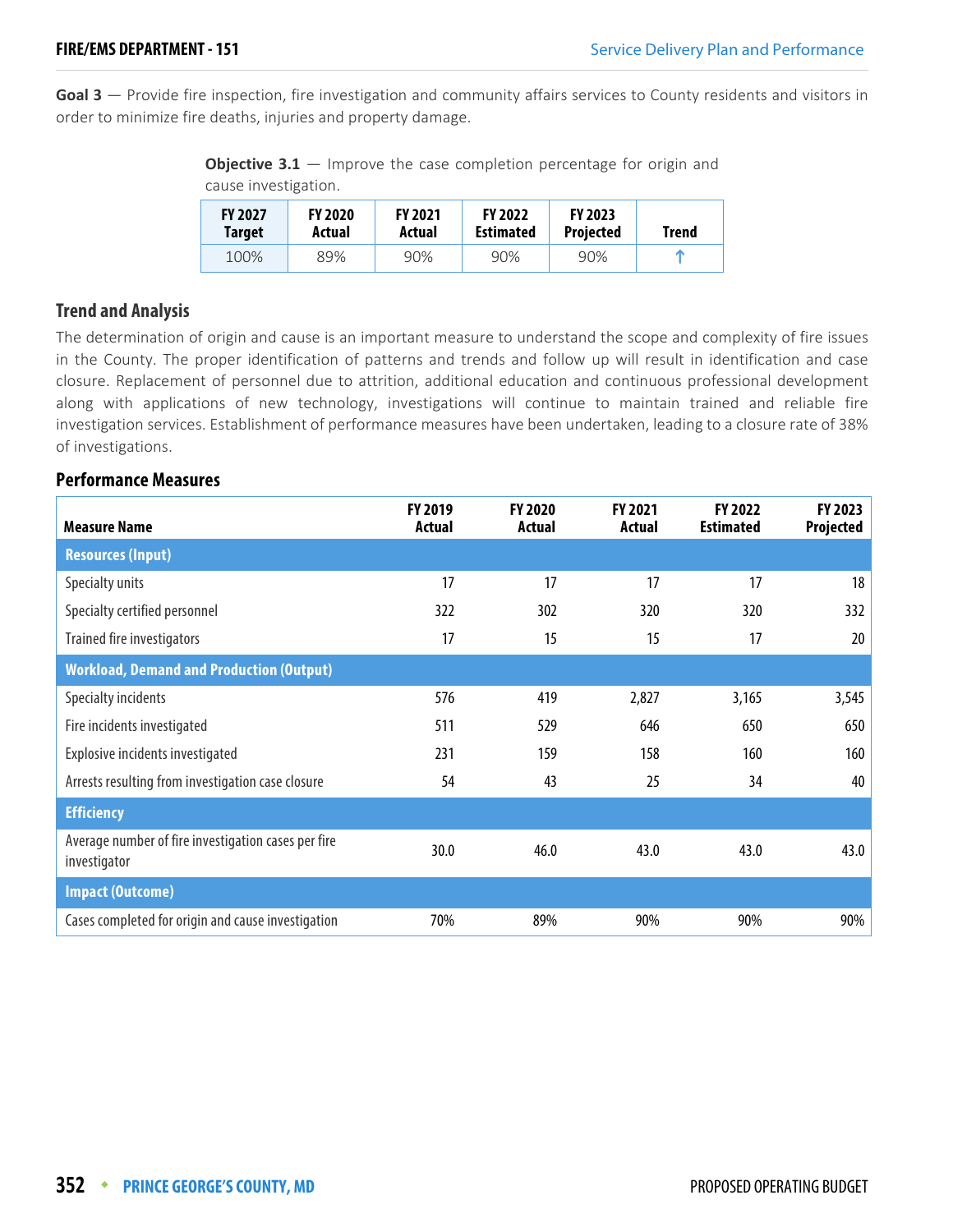| $        -$                     |                          |                          |                                    |                                    |       |  |  |  |
|---------------------------------|--------------------------|--------------------------|------------------------------------|------------------------------------|-------|--|--|--|
| <b>FY 2027</b><br><b>Target</b> | <b>FY 2020</b><br>Actual | <b>FY 2021</b><br>Actual | <b>FY 2022</b><br><b>Estimated</b> | <b>FY 2023</b><br><b>Projected</b> | Trend |  |  |  |
| 100%                            | 95%                      | 95%                      | 95%                                | 95%                                | ⇔     |  |  |  |

**Objective 3.2** — Increase the percentage of fire inspections closed.

#### **Trend and Analysis**

The closure rate for fire safety inspections is historically high, and this trend is not expected to change. Once an inspection has begun, the Office of the Fire Marshal is obligated to follow up until compliance is achieved. This obligation or responsibility ensures a high closure rate. In addition to inspecting family daycare homes and other occupancies that require a fire inspection to obtain or renew their licenses, the Office of the Fire Marshal makes a coordinated effort to inspect all public and private schools and hotels in the County. There are other occupancy types that should receive similar annual inspections but do not due to staffing limitations. Efforts are made to ensure the maximum productivity of current staff, and some inspection duties are being assigned to station personnel to improve performance in this area. New development and increased economic activity across the County add additional buildings and businesses that require inspection to ensure the safety of residents and visitors. Staffing levels have been static or contracted over the years. Additional staffing will be needed to keep pace with growth as well as the aging stock of existing buildings in the County.

| <b>Measure Name</b>                             | FY 2019<br>Actual | <b>FY 2020</b><br>Actual | <b>FY 2021</b><br>Actual | FY 2022<br><b>Estimated</b> | FY 2023<br>Projected |
|-------------------------------------------------|-------------------|--------------------------|--------------------------|-----------------------------|----------------------|
| <b>Resources (Input)</b>                        |                   |                          |                          |                             |                      |
| Trained fire inspectors                         | 8                 | 8                        | 8                        | 9                           | 10                   |
| <b>Workload, Demand and Production (Output)</b> |                   |                          |                          |                             |                      |
| Fire inspections conducted                      | 2,551             | 2,080                    | 1,184                    | 2,000                       | 2,500                |
| Fire incidents involving residential sprinklers | 62                | 32                       | 32                       | 32                          | 32                   |
| Revenue generated by fire inspection program    | \$320,618         | \$351,367                | \$132,803                | \$200,000                   | \$250,000            |
| <b>Efficiency</b>                               |                   |                          |                          |                             |                      |
| Fire inspection cases per fire inspector        | 231               | 220                      | 148                      | 150                         | 150                  |
| Billed revenue collected for fire inspections   | 80%               | 98%                      | 90%                      | 90%                         | 90%                  |
| <b>Quality</b>                                  |                   |                          |                          |                             |                      |
| Inspections that require follow up              | 80%               | 80%                      | 40%                      | 40%                         | 40%                  |
| <b>Impact (Outcome)</b>                         |                   |                          |                          |                             |                      |
| Inspections closed                              | 95%               | 95%                      | 95%                      | 95%                         | 95%                  |